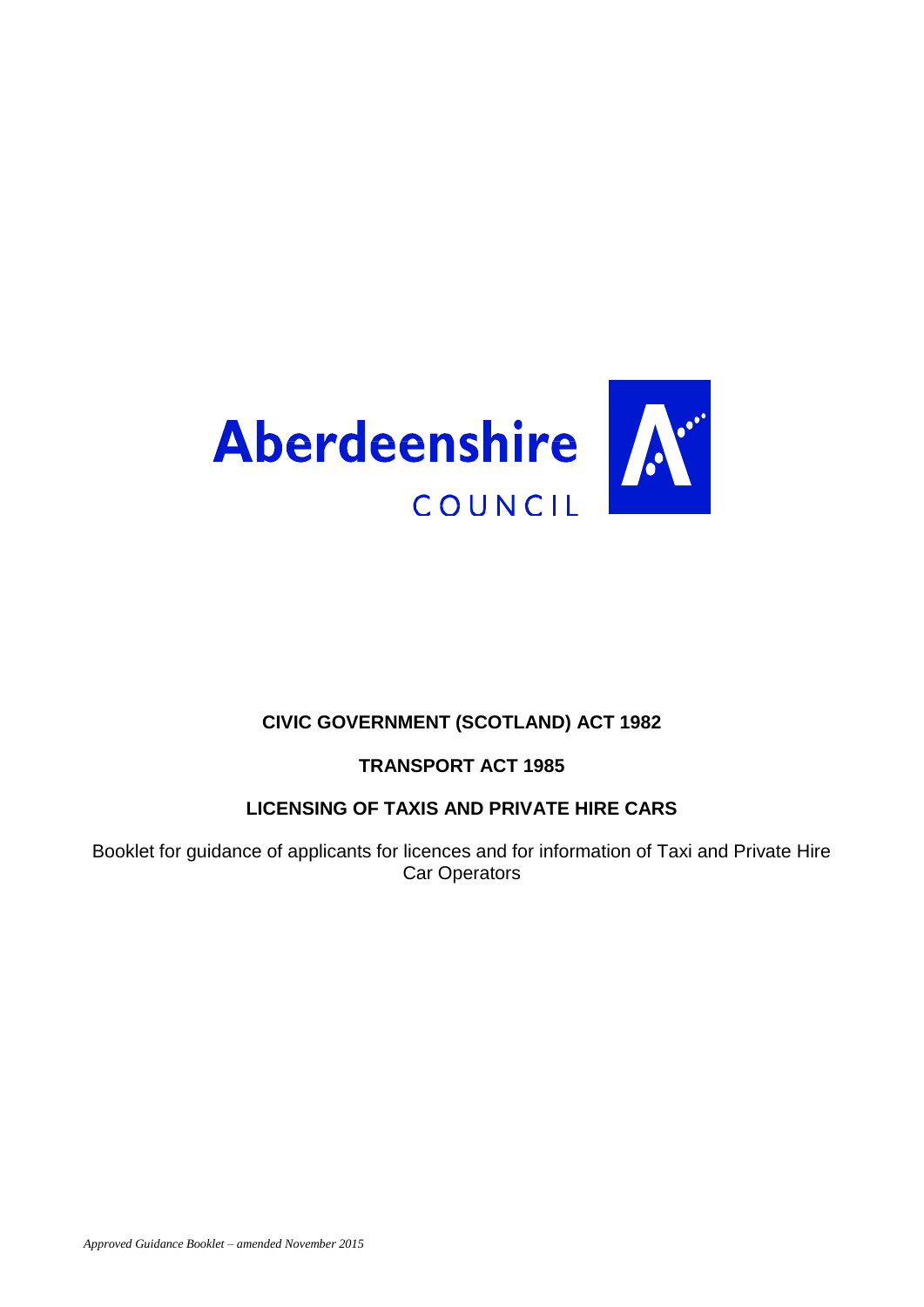#### Important Note

The information contained in this booklet outlines some of the requirements of the Civic Government (Scotland) Act 1982 (as amended by the Transport Act 1985) relating to the licensing, operation and driving of taxis and private hire cars within Aberdeenshire under exclusive and shared hire arrangements. While every effort has been made to ensure accuracy, the material is for general guidance only, and is not to be considered as comprehensive or authoritative.

The statutory provisions and arrangements may change from time to time. It is the responsibility of applicants and operators to ensure that they comply with the current provisions, etc and any person who is in doubt should take independent legal advice and/or consult the Licensing Authority.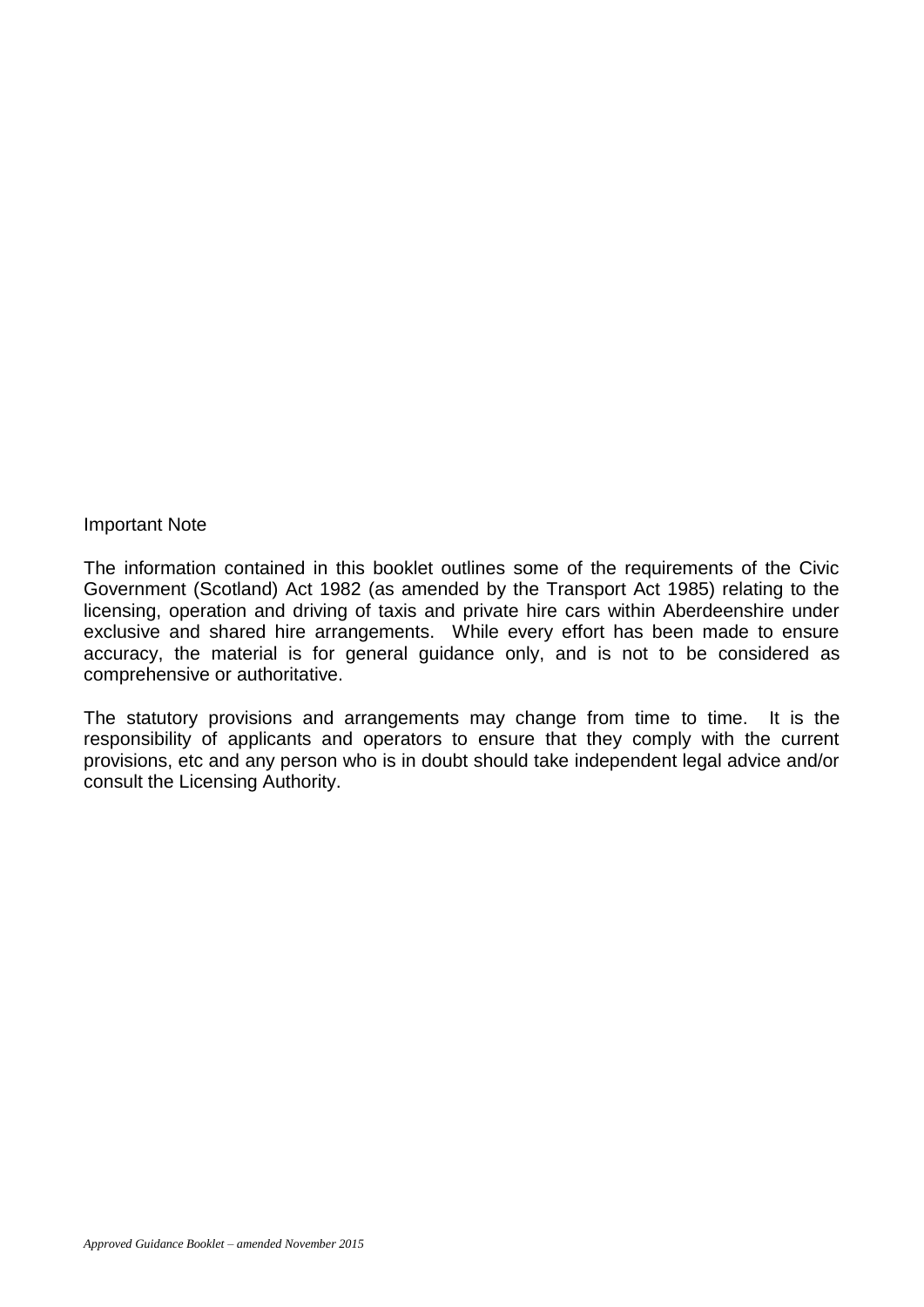# **NOTES FOR THE GUIDANCE OF LICENSING APPLICANTS AND POLICY OF COUNCIL REGARDING LICENCES FOR TAXIS, ETC.**

# **LICENCES – VEHICLES**

A licence, known as a "Taxi Licence" is required for the operation of a vehicle as a Taxi and a licence known as a "Private Hire Car Licence" is required for the operation of a Private Hire Car. The Aberdeenshire Council is the statutory licensing authority in Aberdeenshire for the purposes of the licensing provisions of the Civic Government (Scotland) Act 1982 ("the Act").

## **DEFINITIONS**

#### **(a) Taxi**

The Act defines a taxi as a hire car engaged by arrangements made in a public place between the person (or his agent or employee) to be conveyed in the vehicle and the driver for a journey beginning there and then.

#### **(b) Private Hire Car**

The Act defines this vehicle as being a hire car other than a taxi. This means that the private hire car is a vehicle available for personal conveyance but which cannot be engaged by arrangements made in a public place between the passenger and the driver for a journey beginning there and then.

In simple terms, the effect of these definitions is that a taxi can perform all the functions of a private hire car as defined, and in addition can pick up passengers without prior booking in a public place. A taxi can therefore ply for hire and be flagged down without prior arrangement in a street or other public place, whereas a private hire car cannot.

## **NON-EXCLUSIVE HIRING**

In terms of the Transport Act 1985, taxis or private hire cars may also operate in such a way as to allow more than one fare paying passenger. Under the exclusive hire arrangement only one person is responsible for the payment of the fare even though that person may bring other passengers into the vehicle at the same time. The vehicle must be retained for the exclusive use of the single fare paying passenger and any other members of his/her party until the appointed journey has been completed. Non-exclusive hire permits passengers to share a taxi or private hire car and each fare paying passenger pays the fare appropriate to the distance carried. Such a vehicle must have a Taximeter installed, regardless of its status.

Vehicles licensed as taxis may also be operated as "taxi buses", a form of miniature local bus service, but operators must keep to a pre-arranged route and in addition to a taxi licence from the Council will also require to be registered by the Traffic Commissioners for the Scottish Traffic Area, Level 6, The Stamp Office, 10 Waterloo Place, Edinburgh, EH1 3EG Telephone: 0300 123 9000 from whom full details of the registration procedures may be had.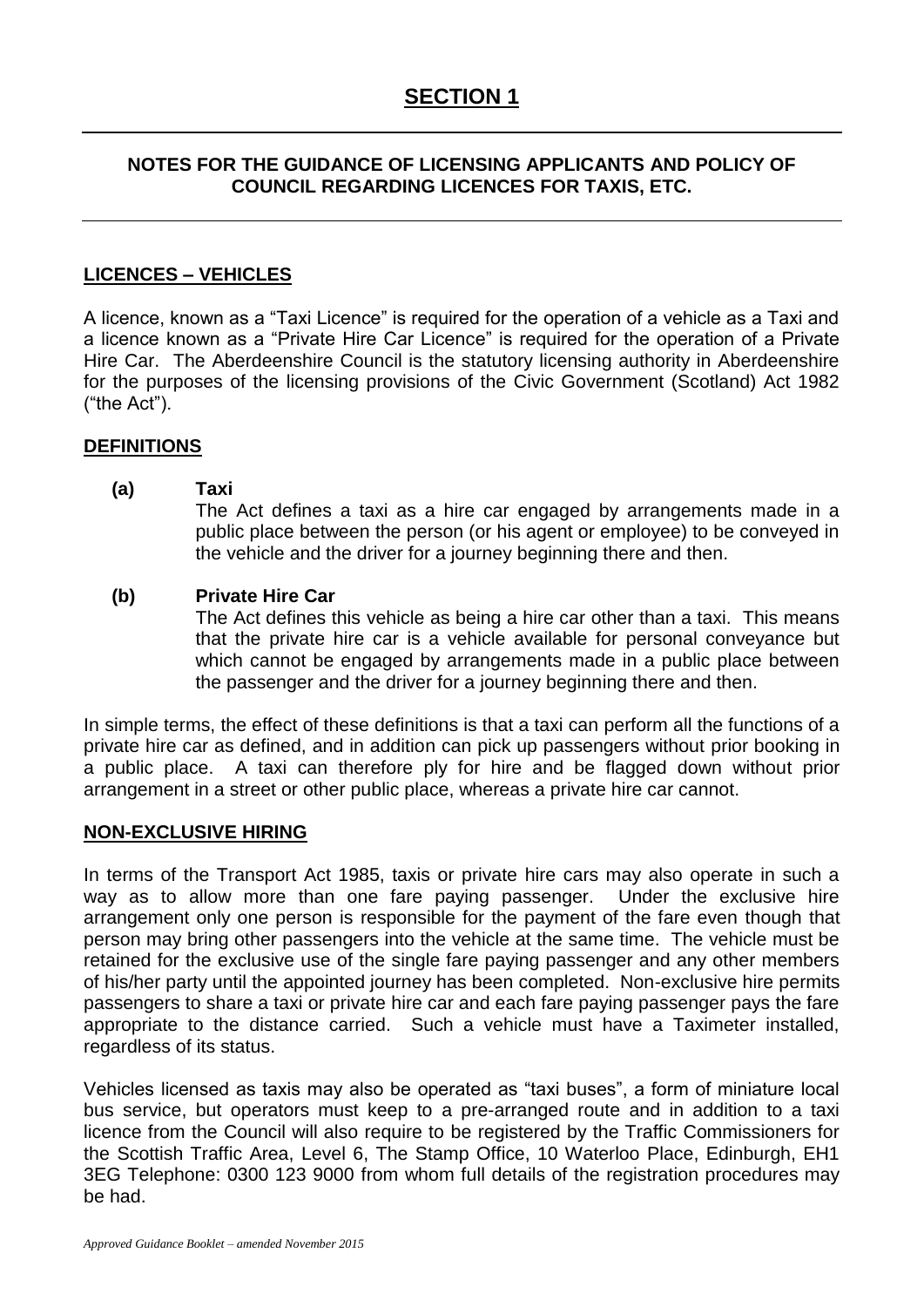# **APPLICATIONS FOR LICENCES**

Before making application for the appropriate licences, applicants should consider carefully the proposed use to which each vehicle is to be put. This is particularly important where an applicant seeks to operate a number of vehicles. If an applicant's business solely consists of conveying people as a result of a prior booking then the appropriate type of Licence which should be applied for is a Private Hire Car Licence. If the applicant's business is obtained from uplifting passengers without prior notice, on the street, a Taxi Licence should be applied for.

A separate application is required for each vehicle.

Applications for drivers' licences and for licences for Taxis and Private Hire Cars must be submitted to the Legal and Governance Service at the appropriate address as follows:

- North: Town House, 34 Low Street, Banff, AB45 1AN
- Central: Gordon House, Blackhall Road, Inverurie, AB51 3WA

South: Viewmount, Arduthie Road, Stonehaven, AB39 2 DQ

#### **EXEMPTIONS FROM LICENSING**

Certain classes of vehicle are exempt from the licensing system as follows:-

- (a) Vehicles picking up passengers whom they have previously dropped as part of an arrangement for a "to and from" journey starting outside Aberdeenshire;
- (b) Vehicles while being used in connection with a wedding or a funeral (i.e. those vehicles booked by the family or other party which has arranged the wedding or funeral);
- (c) A public service within the meaning of Section 1(1)(a) of the Public Passenger Vehicles Act 1981 (as amended);
- (d) A vehicle used for voluntary transport arrangements, e.g. for disabled people, where a small charge is made but the vehicle is run basically as a charitable activity.

## **FUNCTION OF A TAXI**

For the avoidance of doubt it should be noted that a vehicle holding a Taxi Licence is always to be considered a taxi notwithstanding that some journeys are as a result of a prior booking. This has an effect in view of the Licensing Authority's powers regarding the level of taxi fares.

## **INSURANCE**

A licence cannot be granted to a vehicle which does not have a policy of insurance or such security as complies with Part VI of the Road Traffic Act 1988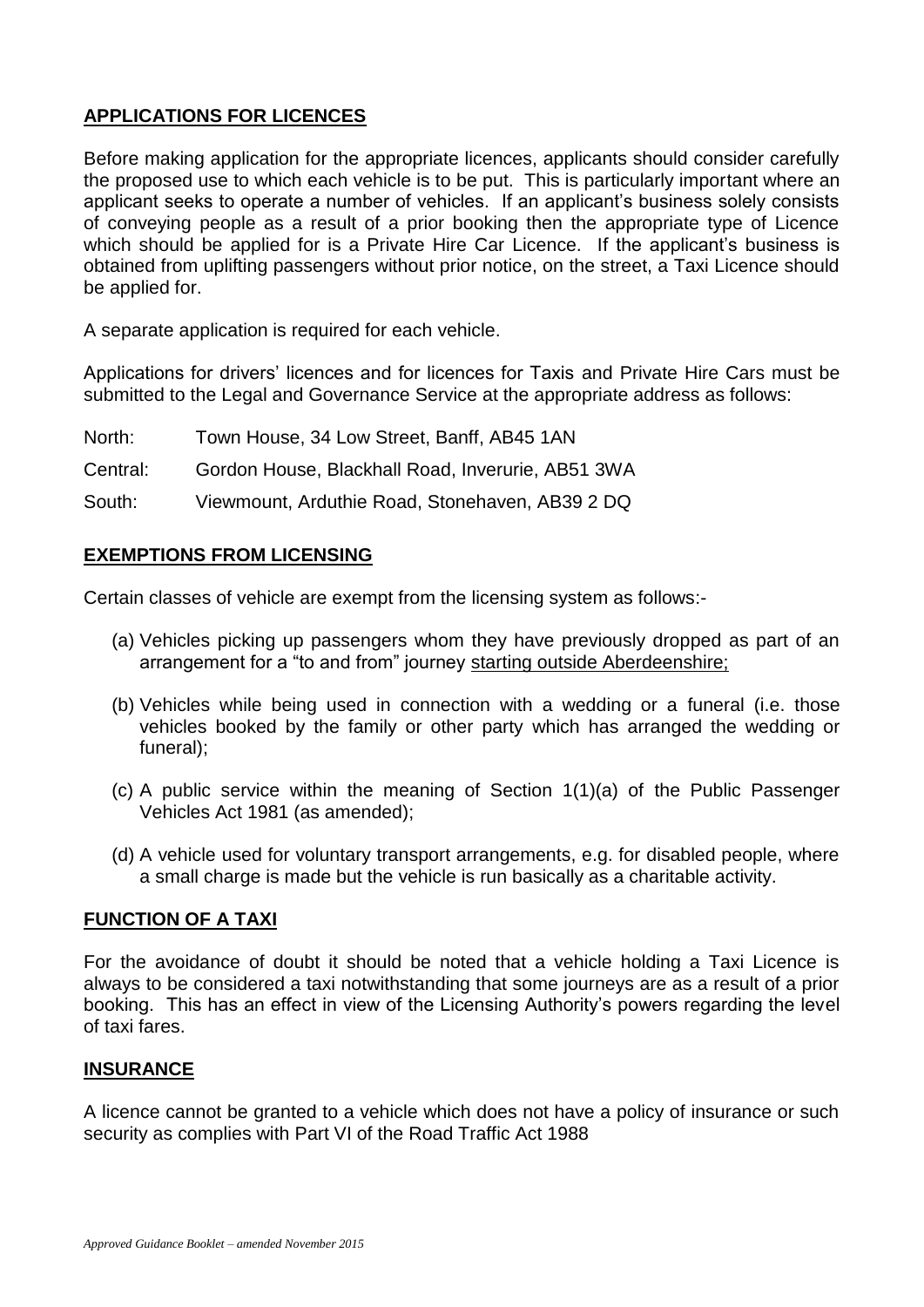# **SUBSTITUTION OF VEHICLE**

A vehicle may be substituted for the existing vehicle on the licence at any time. An application can be requested from the appropriate office and returned with the fee for the application and replacement plates. A test date will then be made at the appropriate testing station.

## **SURRENDER OF LICENCE**

The Licence Holder, within 28 days of selling or otherwise disposing of the vehicle must deliver to the licensing authority his licence and any licence plates issued. Failure to do so is a criminal offence, punishable by a fine.

## **VEHICLE INSPECTION AND TESTING**

This is covered in Section 2 of this booklet. Applicants should, however, note that new vehicles will not be exempt and that the police or an authorised officer of the licensing authority will also have the power of inspection of the vehicle at any reasonable time. In the event that the vehicle condition is not satisfactory to the Police or the licensing authority, the licence can be suspended forthwith until such time as the licensing authority or the Police are satisfied as to the vehicle's condition. All taxis must be fitted with taximeters. Private Hire Cars need not be fitted with taximeters unless it is proposed to run such a vehicle for non-exclusive hire, in which case a meter must be installed.

Taxis and Private Hire Cars are normally licensed for one year, and are required to be retested midway through the currency of the licence (i.e. approximately 6 months after the date on which the licence was granted).

## **DRIVERS' LICENCES**

A Licence known as a Taxi Driver's Licence is required for driving or otherwise having charge of a Taxi or Private Hire Car. A Taxi driver Licence entitles the holder also to drive a Private Hire Car, so such licences will normally be issued in all cases, unless an applicant specifically requests a Private Hire Car driver licence.

#### **DRIVERS' QUALIFICATIONS**

The licensing authority is not empowered to grant a taxi driver's licence or a private hire car driver's licence to any person unless that person has held, during any continuous 12 months prior to the date of the application, a licence authorising him to drive a motor car issued under the appropriate provisions of the Road Traffic Act 1988 or a licence which would at the time of the application entitle him to such a licence without taking a test. A driver who is the holder of a PSV Driver's Licence is not exempt from licensing requirements if he wishes to drive taxis or private hire cars. In the case of a driver whose Driving Licence is suspended by any Court, the Taxi Driver's licence or private hire car driver's Licence automatically ceases to have effect during the period of suspension.

#### **DRIVERS' IDENTIFICATION**

It is a condition of taxi drivers' licences that the holder of such a licence is required to wear an identity badge, issued by the Council. Every applicant for a new licence or a renewal is required to supply passport size photographs, one of which will be affixed to the Licence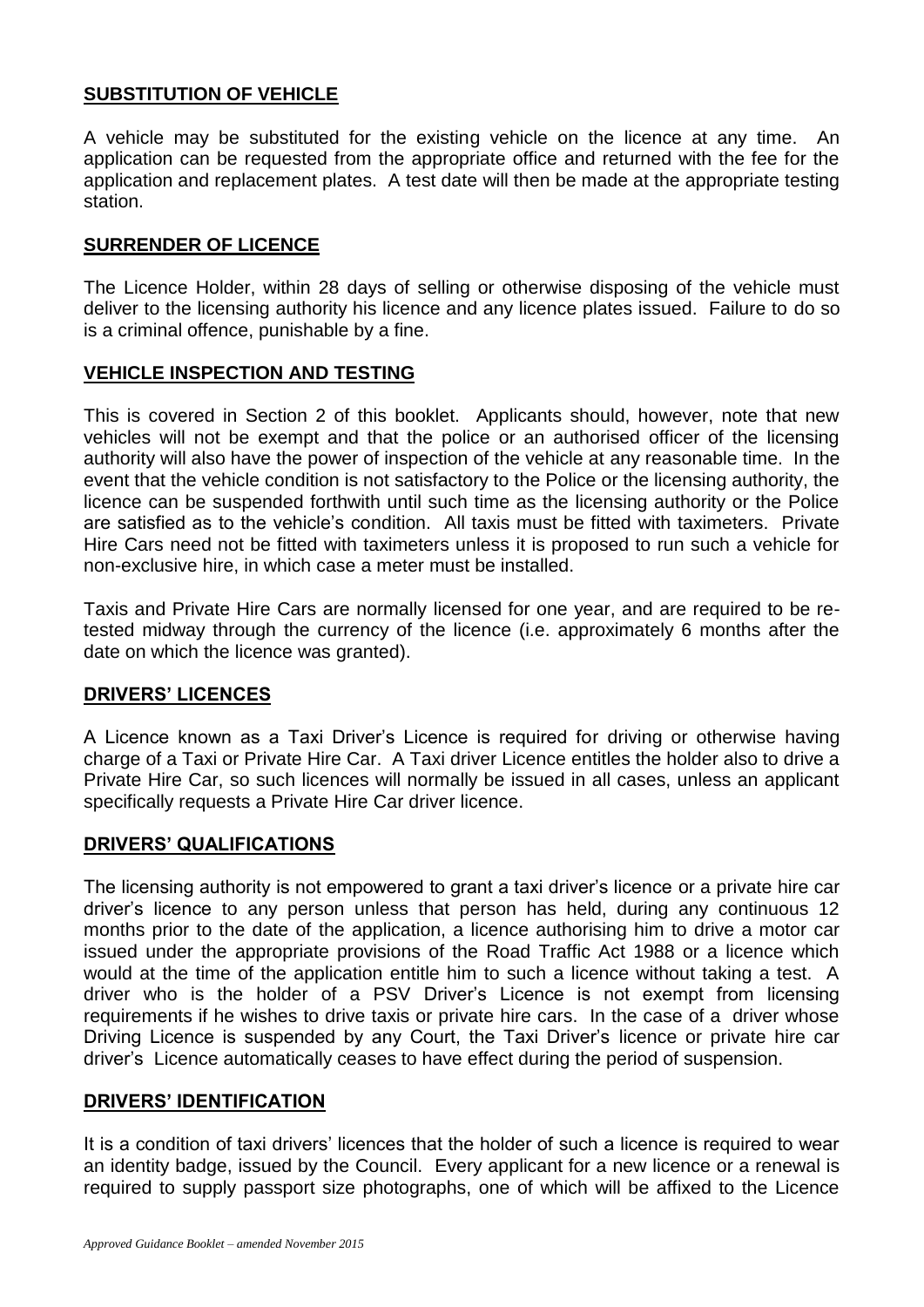and one to the identity badge. The identity badge will show the driver's name, the date of expiry of the licence and the driver's unique "Driver Number".

## **MEDICAL EXAMINATION**

The licensing authority may at any time require a driver to submit to medical examination so that the licensing authority may be satisfied that he/she is physically fit for the purpose of obtaining a licence.

Any driver aged 70 and over will require to produce a medical certificate from a General Practitioner certifying that the driver continues to be medically fit to drive for the purpose of obtaining a licence. This will be done at their own expense. The Licensing Authority may further require that driver to undergo a medical examination with the Authority's approved medical examiner so that the licensing authority may be satisfied that the person is fit for the purpose of obtaining a licence.

# **FEES**

All applications for licences must be accompanied by the appropriate fee, which will not be repayable in the event of any particular applicant or vehicle failing to meet the requirements of the licensing authority or if a licence is refused for any other reason. If a vehicle fails the inspection, then a re-test fee must be paid to the appropriate Legal and Governance office prior to being given a re-test voucher

# **DURATION OF LICENCES**

Licences of all types (drivers and vehicles) will come into effect on the date specified in the licence.

Taxi Licences and Private Hire Car Licences will normally have effect for ONE year from the date granted.

Drivers' Licences will normally have effect for THREE years from the date granted unless a shorter period is considered appropriate, e.g. for medical reasons

# **VEHICLE SIGNS**

The Council on 25th August 2000 adopted a policy for signs/advertisements on taxis and private hire cars in order that clear guidelines on advertising and signs will be in place. The policy was amended on 3rd October 2003.

It is an existing condition of both Taxi and Private Hire Car Licences that the holder of a licence shall not display on his/her taxi or private hire car any advertisement, or any signs for the purpose of advertising its services as a taxi or private hire car other than those approved by the Licensing Authority. To deal with requests for approval of advertisements on vehicles the Council have approved a policy for each type of vehicle. The position regarding signs on vehicles is also clarified. The details are as follows:-

# **Taxis**

The only signs allowed on taxis shall be roof signs and the plate issued by the Licensing Authority.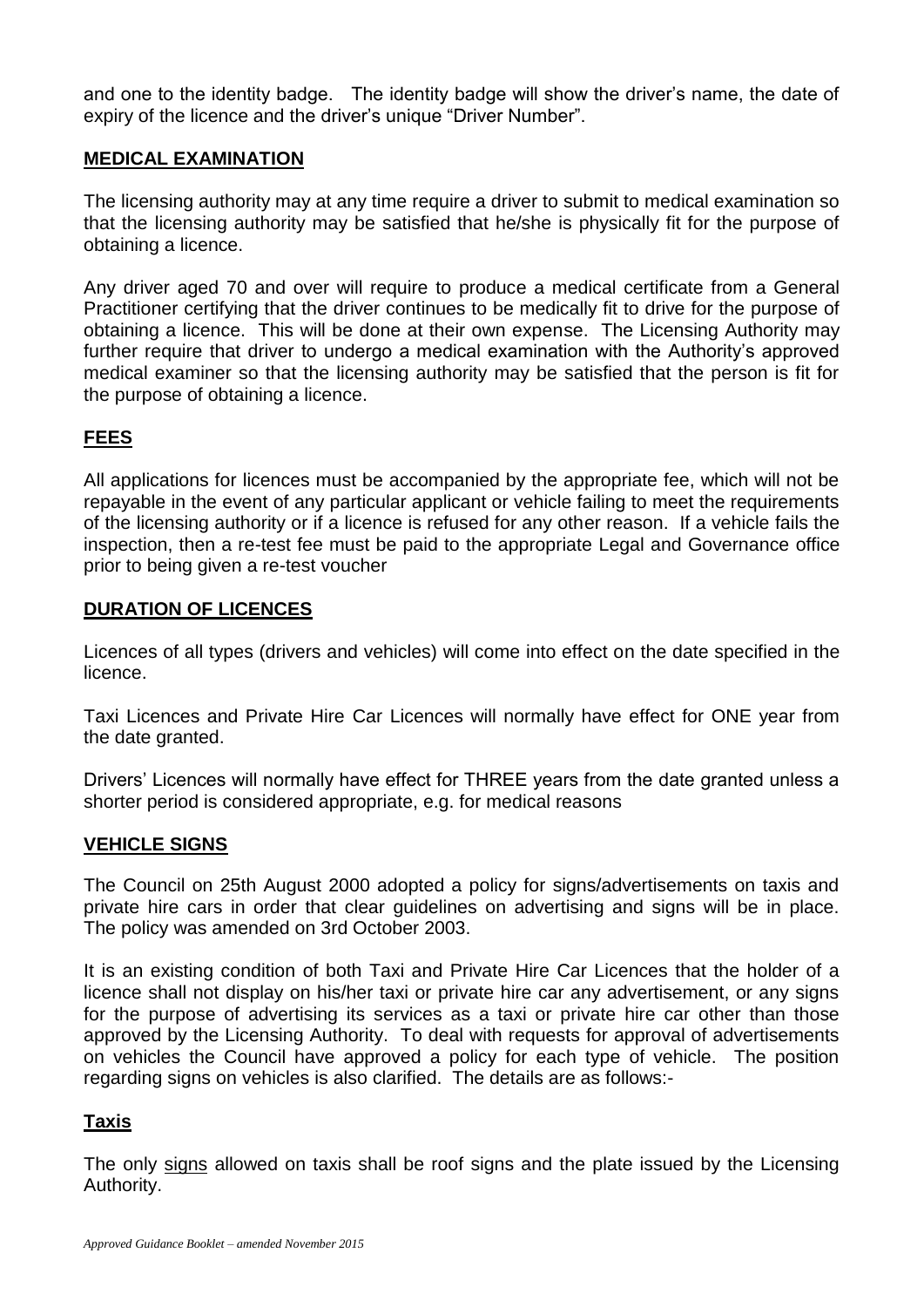# **Advertising**

Advertising is permitted on and/or in all taxis subject to the following conditions:-

- (a) Advertisements displayed on taxis will comply with Consumer Protection and Trading Standards legislation;
- (b) Advertisements must not (a) be placed on any of the vehicle's windows, or (b) obscure any identification plates, notices or roof sign.
- (c) Wheel hub advertising is permitted. These must be securely fitted and comply with the Taxi Inspection Centre's requirements.
- (d) Advertising of the following products is prohibited:
	- (i) alcoholic products (but not including advertisements for premises which are licensed in terms of the Licensing (Scotland) Act 2005); and
	- (ii) tobacco products including reference to sporting activities sponsored by tobacco companies where the tobacco producer or the name of the tobacco company is included;
- (e) The Council reserve the right to prohibit any advertisement displayed or to be displayed on taxis.

## **Private Hire Cars**

No signs are permitted on private hire cars.

The only form of advertising permitted is the display of the name of the Private Hire Car Firm, telephone number, e-mail address and website on the exterior of the front door panels of the vehicle and/or the exterior rear bodywork of the vehicle, subject to the lettering being no more than 2 inches high and 1½ inches wide.

Any operator who wishes to display an advertisement on either a taxi or private hire car would require to submit his or her request to the Council for consideration under their adopted policy. Full details of the advert proposed, including wording, size of lettering and details of graphics would require to be submitted.

Please retain this information for future use, if you are to submit any requests under the above policy.

Any vehicle submitted for testing as a taxi or private hire car, which is found to have breached the terms of the above advertising policy, will automatically fail the vehicle test.

## **RADIOS**

Radios may be fitted as a communication system in taxis and private hire cars.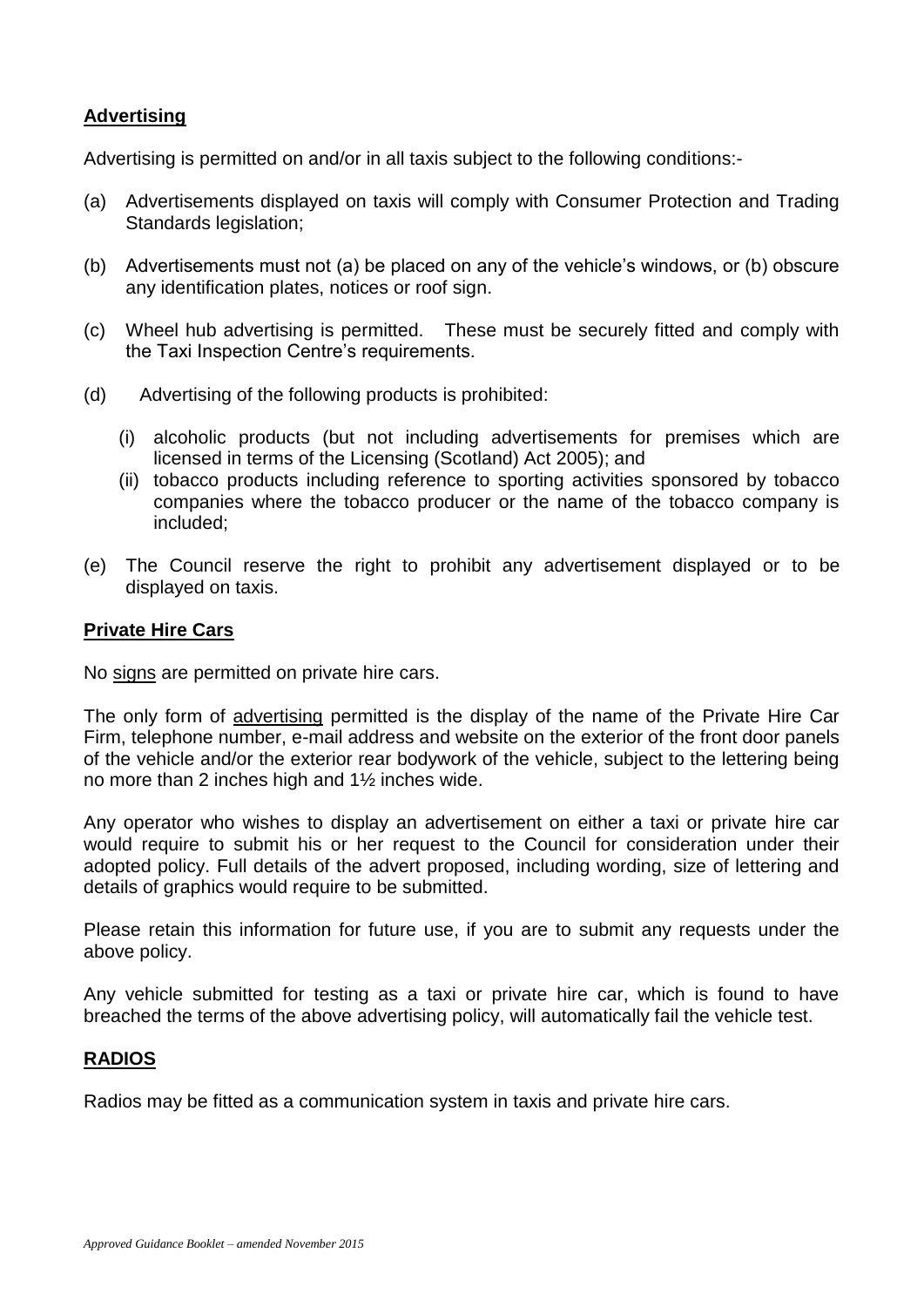# **TAXI FARES**

The Licensing Authority is obliged by the Act to fix scales for Taxi fares for the hire of a taxi under exclusive or shared hire arrangements. Any person who demands taxi fares or charges in excess of the scale so fixed shall be guilty of an offence.

Taxi fare scales must be reviewed by the Licensing Authority at intervals not exceeding 18 months. The Act provides that prior to fixing these scales the Licensing Authority must consult with representatives of the taxi operators and must also give public notice of their proposals regarding the fares. Any interested person has thereafter one month to make written representations and the Licensing Authority after considering such representations shall fix the scale. The Act also provides for a right of appeal to the Traffic Commissioners for the Scottish Traffic Area by any taxi operator. Aberdeenshire Council has agreed with the trade to review taxi fare scales annually.

As an operator is free to negotiate a lower fare than that prescribed by the fare scale, it is envisaged that appeals would only be appropriate if an operator took the view that the ceiling placed on fares was not high enough to permit economic operation. The current taxi fare scale is published separately.

Aberdeenshire Council has agreed with the trade to review fares annually.

## **LICENSING CONDITIONS**

Detailed control over Taxi and Private Hire Car operators and their drivers is exercised by the Licensing Authority by means of conditions attached to the licences. See Section 3 of this booklet for a complete list of the licensing conditions. The Act also details the procedures for variation of these licensing conditions and suspension of the licence should this be considered appropriate as a result of breaches. Failure to comply with licensing conditions is a criminal offence and may render the licence holder liable on conviction to a fine.

## **OFFENCES**

In addition to the offences relating to licensing conditions, the Act also specifies a number of criminal offences in relation to Taxi and Private Hire Car licensing, e.g. operating a vehicle without the appropriate licence, driving a vehicle without the appropriate licence, overcharging. It should be noted that in addition to the powers of any Court, notification of convictions will be sent to the Licensing Authority who may order suspension of the licence.

## **TOWN AND COUNTRY PLANNING (SCOTLAND) ACT 1997**

It is the responsibility of applicants to ensure that they are complying with the legal requirements regarding planning and any operator who is in any doubt as to the effect of these on his premises should consult with the Planning Service in the appropriate Area.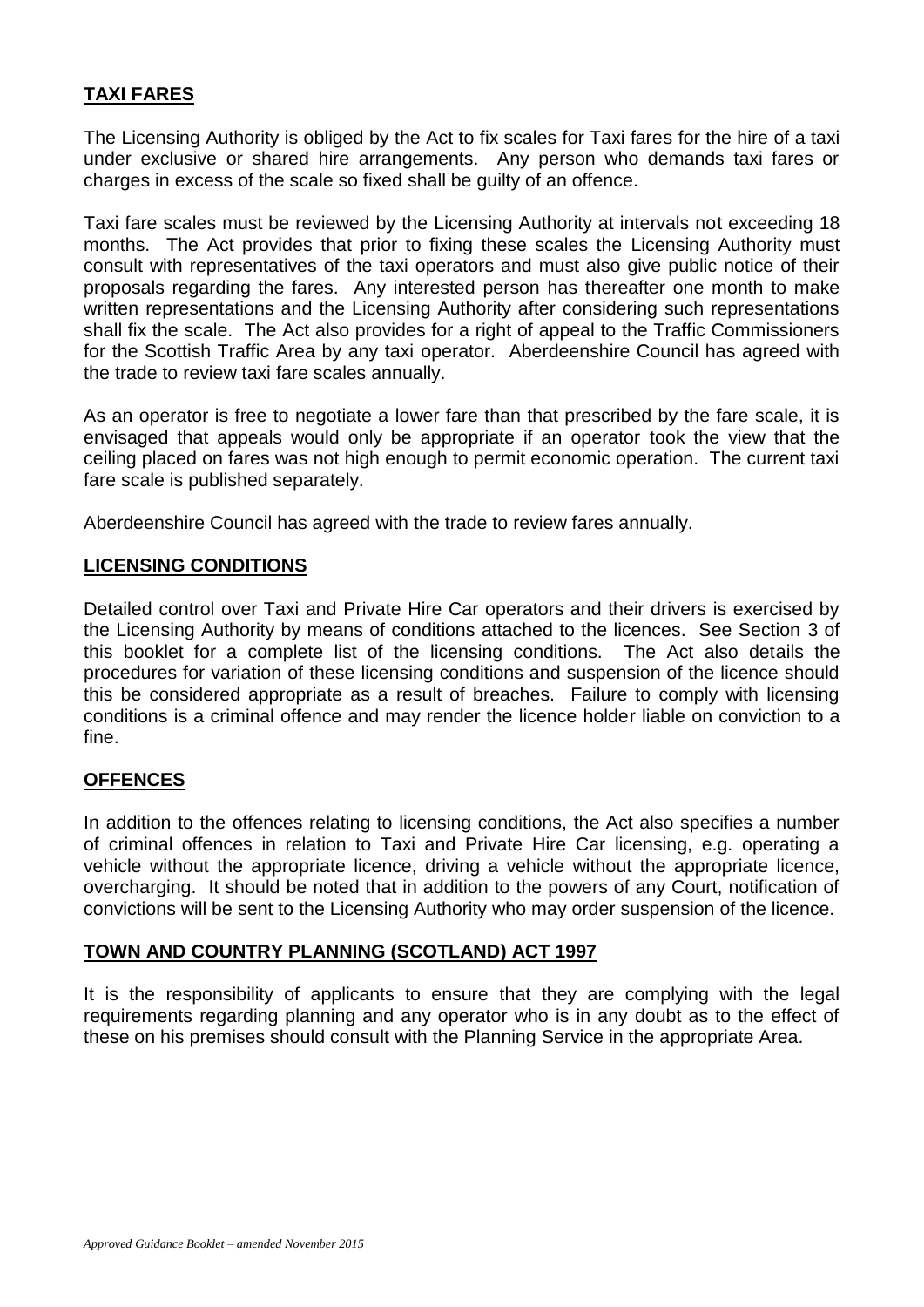# **SECTION 2**

# **DETAILS OF SPECIFICATION AND EXAMINATION OF VEHICLES**

## **GENERAL INFORMATION**

The Licensing Authority requires that all vehicles for which applications for licences for taxis or private hire cars (new licences and renewals) have been made must be submitted for examination at the Council's Vehicle Examination Centre. After an application has been lodged, the applicant will be notified of the date and time when the examination will take place.

Anyone who has a genuine reason for being unable to attend an arranged test and has the courtesy to notify the Licensing Authority of such reason at least 24 hours prior to the appointment will have a replacement test booked for them. The Licensing Authority will endeavour to arrange this as soon as possible for the applicant.

Any vehicle that fails to present for test on the relevant date or time, without reasonable excuse will receive an automatic fail. In such circumstances the applicant will require to pay the required retest fee and only one retest will be offered in the usual manner.

The Licensing Authority reserves the right to alter the date or time of such test in the event of unforeseen circumstances although every effort will be made to give applicants adequate notice of any alterations to the arrangements to avoid inconvenience.

The test will not only include items which will normally be checked within the Centre workshop, but also a road test which will include the checking of any taximeter where it is required.

## **ITEMS TO BE TESTED**

The Licensing Authority will NOT grant or renew any taxi or private hire car licence unless it is satisfied that the vehicle concerned is suitable in type, size and design for use as a taxi or private hire car and that it is safe for such use.

## **See Appendix 1 and 2 for Full information**

In addition to meeting the specifications for the test all vehicles **should not**:

- Be presented in such a dirty condition that the examination is difficult.
- Be presented with insufficient fuel, oil or charge so the test cannot be completed.
- Be presented if the vehicle is emitting substantial quantities of smoke.
- Be presented if the condition of the vehicle is such that, in the opinion of the tester, a proper examination would involve a danger of injury to any person or damage to the vehicle or other property.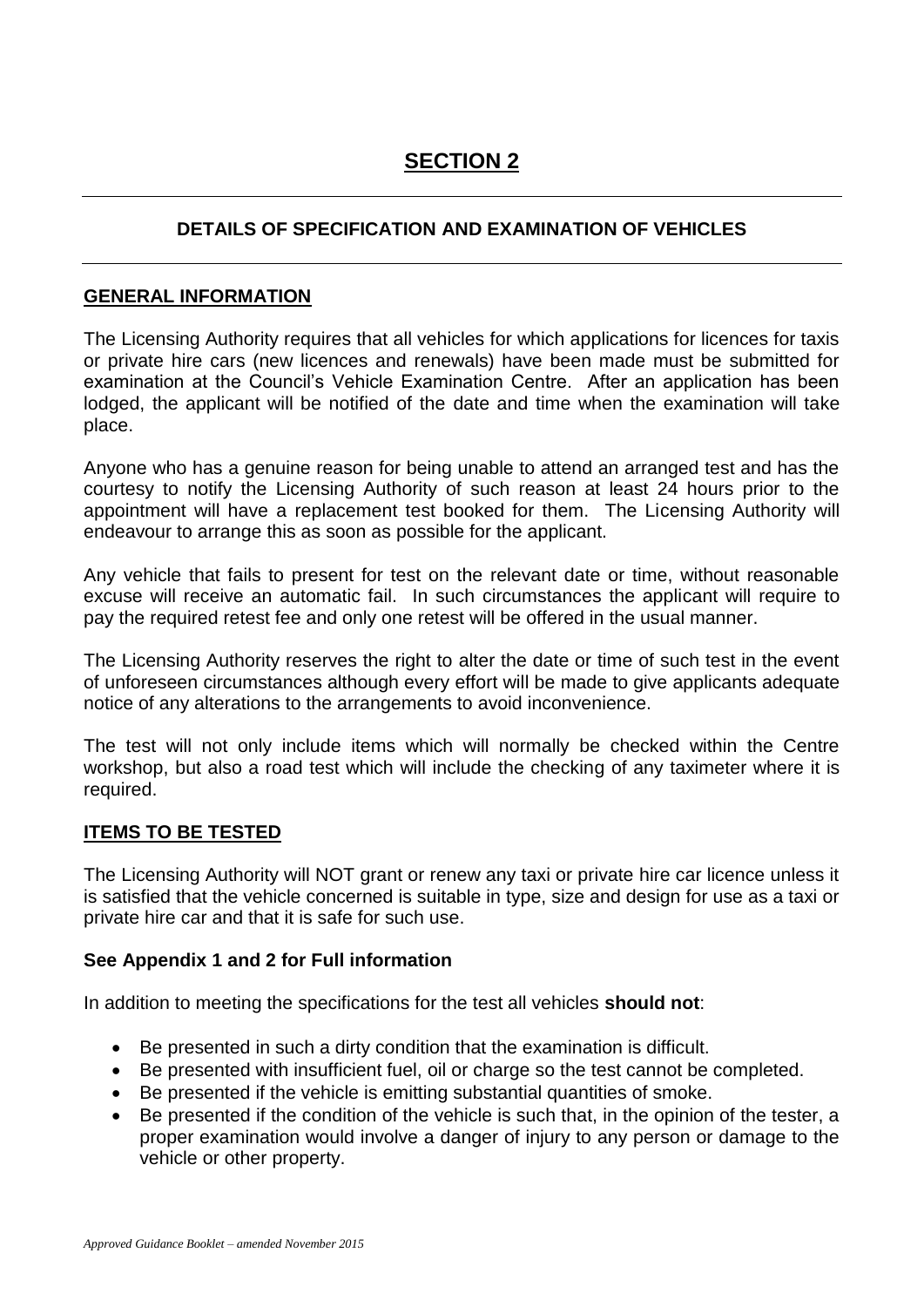If it becomes apparent during the test that the test cannot be completed for one of the above reasons, the vehicle will fail the test.

## **TAXI METERS**

- 1. All vehicles that are the subject of applications for the grant of a taxi vehicle licence and any vehicle that is the subject of an application for the grant of a private hire vehicle licence where it is intended to install a taxi meter, must be fitted with calendar-controlled meters. Any such vehicle presented for a vehicle examination by the Council's testing centres, which does not have such a meter fitted, will automatically fail the vehicle test.
- 2. All existing holders of taxi vehicle licences and private hire vehicle licences (where a taxi meter is fitted) must have a calendar-controlled meter fitted by the time the vehicle is due for its six month test (unless the vehicle is due to be tested between 1<sup>st</sup> August and 31<sup>st</sup> October 2010) or its next renewal test. Any such vehicle presented for a vehicle examination by the Council's testing centres, which does not have such a meter fitted, will automatically fail the vehicle test.

Where taximeters are required to be fitted, these will be tested and the meter calibration certificate must be exhibited at the time of inspection. Roof signs will require to be connected to taximeters, so that the sign is lit when the vehicle is "for hire" and unlit when "hired".

## **VEHICLE DIMENSIONS, SEATING ETC.**

The size of the vehicle will be taken into account in determining its suitability. Passenger carrying capacity permitted in terms of a licence will be determined according to the dimensions of the passenger seating accommodation. The statutory regulations under the Vehicles (Excise) Act 1971 may be used as a guide.

In general terms, no vehicle will be licensed which is so constructed or adapted as to be incapable of carrying at least four passengers in reasonable comfort in addition to the driver. Rear seats would normally be a minimum of 45" across the back of the seat. These requirements will be relaxed in the case of electric vehicles which carry less than four passengers.

Vehicles should normally have an engine capacity in excess of 1300c.c and a minimum of four doors. The requirement for a minimum capacity of 1300cc will be relaxed where the licensing authority is satisfied that the design of the engine is such that the power output is equivalent to, or greater than, that of a 1300cc engine. Two door cars or three door hatchbacks will not be permitted. Metropolitan-type taxicabs will be acceptable. In the case of electric vehicles the licensing authority must generally be satisfied that the power to weight ratio is sufficient enough to operate as a taxi carrying the full number of passengers for which it has seats fitted.

# **LARGE VEHICLES**

It is anticipated that some larger vehicles which normally carry 6, 7, or 8 passengers may be submitted for licensing. Provided the passenger accommodation conforms to the specification mentioned in paragraph 4, and in addition the vehicle has a suitable door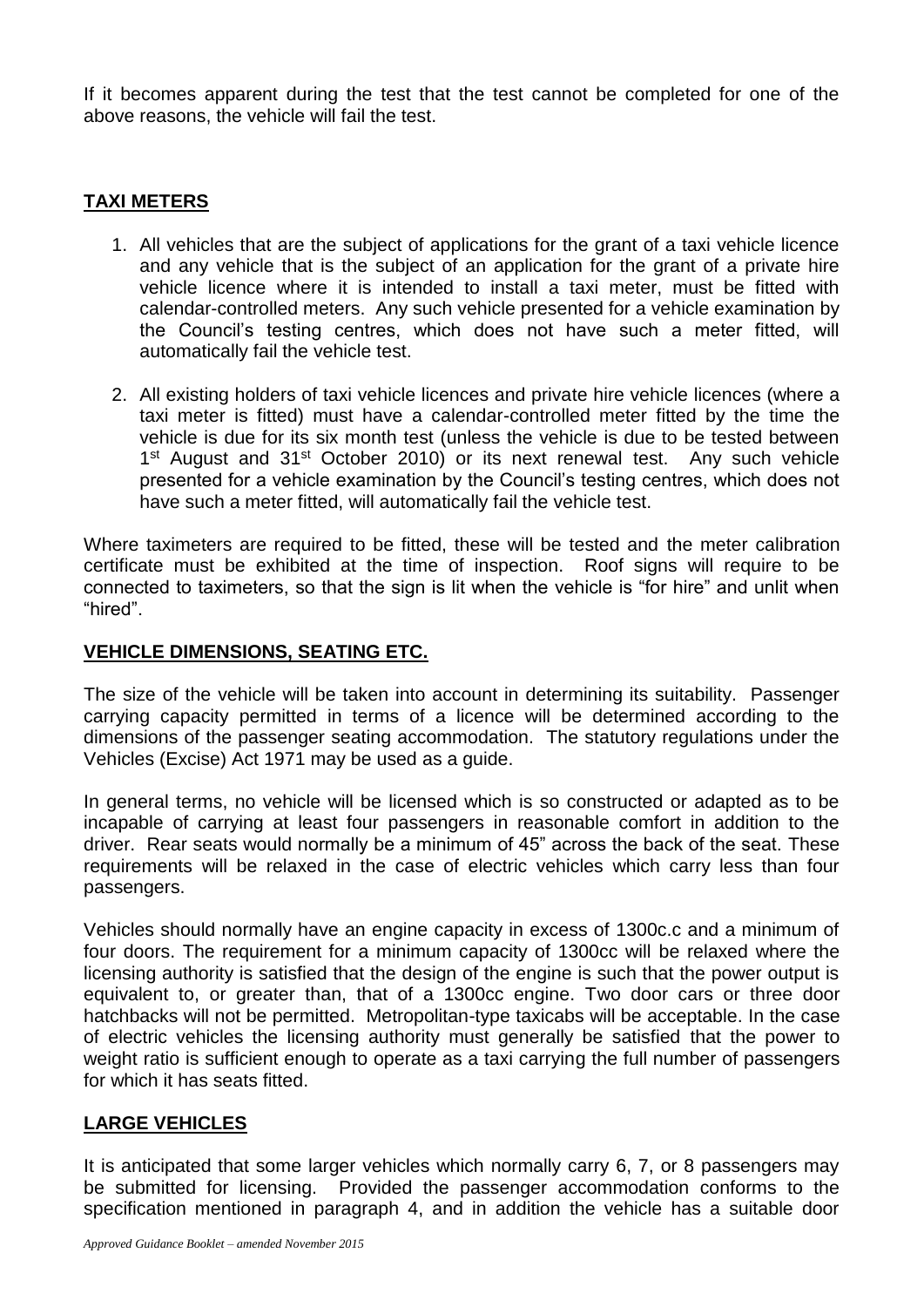system to enable passengers to board and leave in safety, such a vehicle would normally be acceptable. Any vehicle intended for the carrying of more than 8 passengers is outwith the jurisdiction of the Licensing Authority and requires a Public Service Vehicle Licence from the Department of Transport.

## **ENFORCEMENT**

In terms of Section 11 of the Civic Government (Scotland) Act 1982, the holder of a taxi or private hire car licence may be requested by the Licensing Authority to submit the vehicle for examination and the requirements for regular testing of vehicles are mentioned above. However, the Vehicle Examination Centre or the Police may, if they have cause at any time to be dissatisfied regarding the safety of a vehicle or the accuracy of the taximeter, require the licence holder to present the vehicle for a further inspection. In the event, as a result of such further examination, that a vehicle is not considered to be safe or a taximeter is not considered to be accurate, suspension of licence may follow, for a period of up to 28 days. Failure on the part of the licence holder to rectify any defects in the vehicle or taximeter within a period of 28 days may result in suspension of licence for a longer period up to and including the date upon which the licence would in any case have been due to expire.

In order to ensure that members of the public can be assured of being conveyed in vehicles that are suitable and safe at all times, the Licencing Authority works in close partnership with Aberdeenshire Council's Public Transport Unit and Police Scotland.

The Licensing Authority provides both bodies with details of any vehicles that fail a test and also when vehicles have passed any retest and are allowed to be in operation.

Both bodies also share information with the Licensing Authority on a regular basis in relation to and parties breaching their conditions of their licences. The Licensing Authority will investigate all such allegations.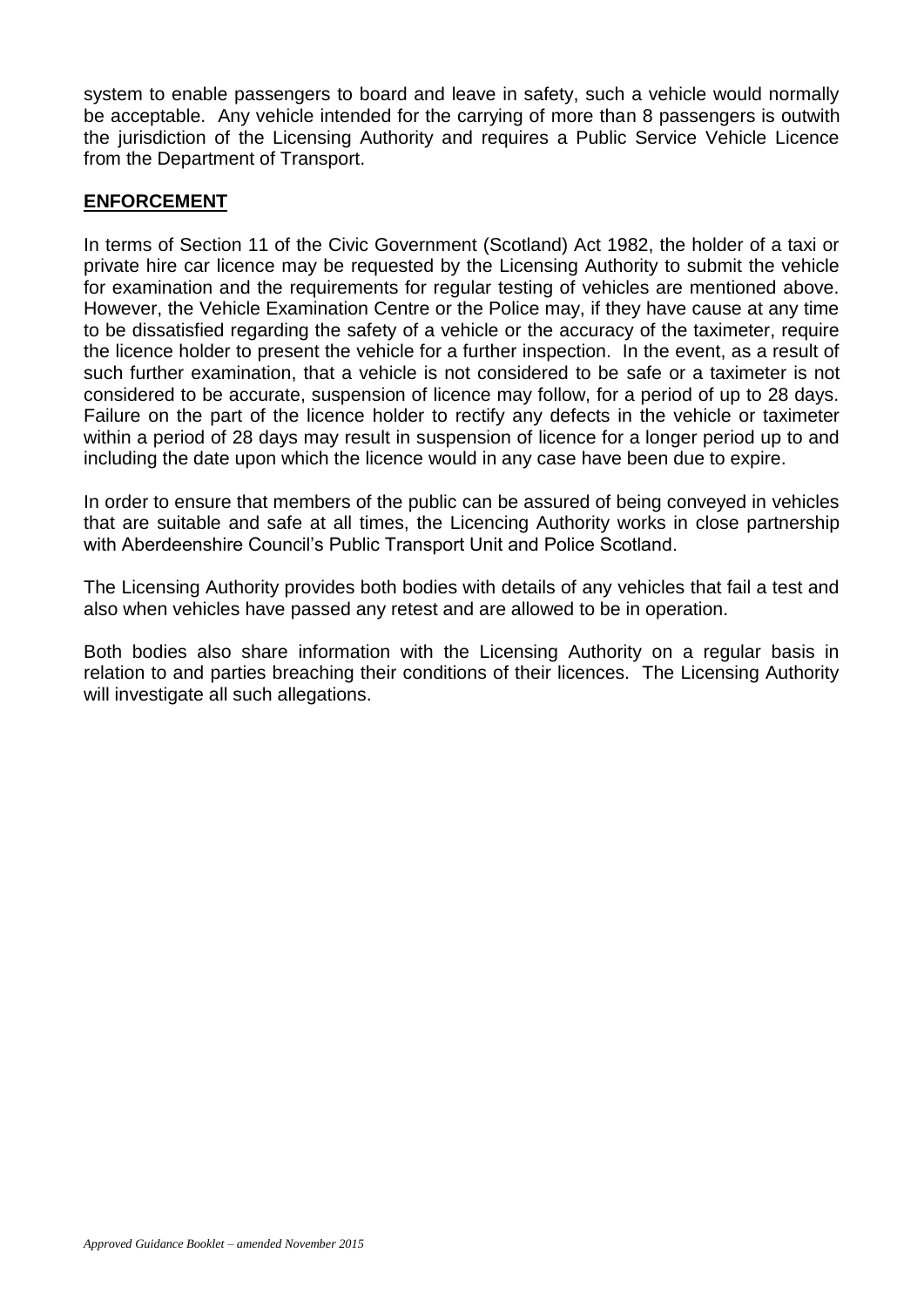# **SECTION 3**

## **LICENSING CONDITIONS**

#### **DEFINITIONS:-**

**"exclusive"** as applied to the hire of a taxi or private hire car means that a single fare is payable by any one passenger for the whole hire of the vehicle, whether or not more than one passenger is carried; "exclusive hire" shall be construed accordingly;

**"shared"** as applied to the hire of a taxi or private hire car, means that each passenger is carried at a separate fare, payable to the driver; and "shared hire" shall be construed accordingly; and

**"taxi-bus"** means a taxi which is being used, under a special licence granted under Section 12 of the Transport Act 1985, to provide a local service which is or requires to be registered under Part I of that Act, has been previously advertised and which has a destination and route which are not entirely at the discretion of the passengers.

## **1. CONDITIONS APPLICABLE TO TAXI LICENCES**

- 1. The number of passengers which the vehicle shall be permitted to carry shall not exceed the number specified in the Licence.
- 2. The holder of a Taxi Licence shall ensure that the taxi, including all bodywork, upholstery and fittings is in a safe and serviceable condition and, subject to prevailing road conditions, is in a clean and tidy condition.
- 3. On receiving the requisite notice in writing from the Licensing Authority, the holder of a Taxi Licence shall produce his or her taxi for examination at such time and place as may be reasonably required by the Licensing Authority. Thereafter the taxi will be required to pass a six month inspection. Should the vehicle fail the inspection the Vehicle Inspector shall have authority to remove the plate from the vehicle. Only one re-test shall be permitted with the cost to be borne by the operator.
- 4. The holder of a Taxi Licence, when the taxi has been materially damaged in a vehicular accident or by any other means shall report the damage to the Licensing Authority within 48 hours, and if the taxi is roadworthy he shall present it for examination on a date to be specified by the Licensing Authority. It shall be at the discretion of the vehicle examiner if he considers the taxi unroadworthy, to issue an instruction that the taxi shall not be used until the repairs have been completed and the taxi re-examined in which case the holder of the Taxi Licence must apply to the Licensing Authority to re-test the vehicle and submit the appropriate fee.

As soon as the repairs to the taxi have been completed (which shall be within a period of 28 days, save in exceptional circumstances) the taxi shall be re-examined. In the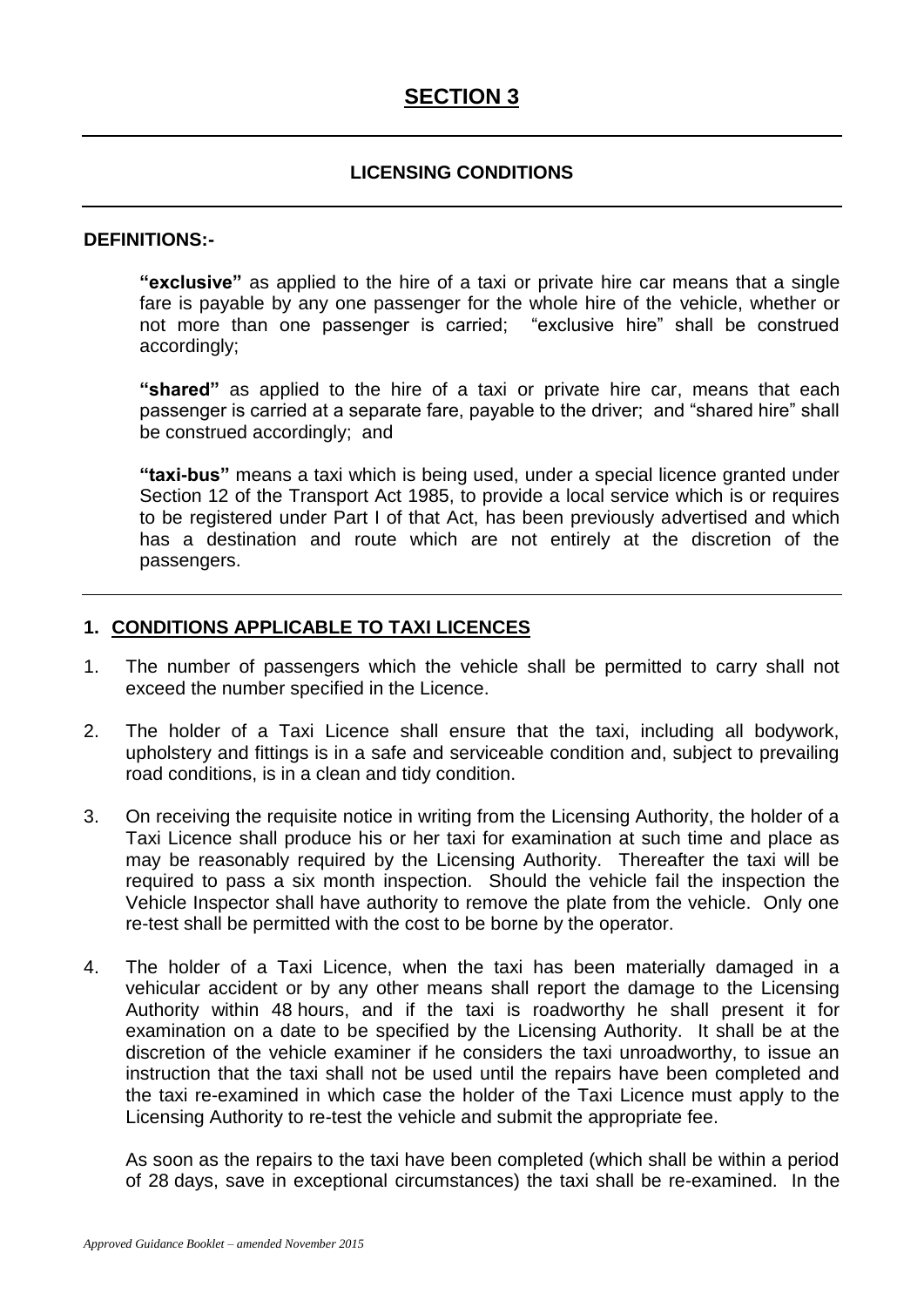event that the repairs cannot be completed within the period specified above, the licence holder shall apply in writing to the Licensing Authority for an extension thereto.

- 5. The holder of a Taxi Licence shall not ask a driver of a taxi to do anything which would result in the driver contravening any law or committing a breach of the conditions attached to the grant of the driver's Licence.
- 6. The holder of a Taxi Licence shall keep an up-to-date list of the names and addresses of all taxi drivers employed by him and shall produce this list on request to a duly authorised officer of the Licensing Authority or to a Constable at all reasonable times. In addition the holder of a Taxi Licence must advise the Licensing Authority of all changes to the list within 7 days of the change being made.
- 7. The holder of a Taxi Licence shall be bound to fulfil or cause to be fulfilled at the time and location specified an engagement to hire his taxi which he has accepted unless prevented by sufficient cause.
- 8. The holder of a Taxi Licence shall hold in his own name the requisite Vehicle Registration Document and the Certificate of Insurance in relation to the taxi required by Part VI of the Road Traffic Act 1972; where more than one name appears on the Taxi Licence the Vehicle Registration Document and the Certificate of Insurance shall be in the name of at least one of those names. The holder of a Taxi Licence shall exhibit to the Licensing Authority not later than the initial date of cover thereunder, the Certificate of Insurance in relation to the use of the vehicle as a taxi on and after that date. If at any time the insurance cover expires prior to the expiry of the Licence, the licence holder shall require to exhibit the insurance cover as aforesaid. Any change of insurer or insurance cover, must be intimated to the Licensing Authority within 2 working days of the change being made.
- 9. The holder of a Taxi Licence shall ensure that while the vehicle is in use as a taxi any plates or other things which have been issued by the Licensing Authority for the purpose of indicating that the vehicle is a taxi are secured at all times and fixed to the outside of the licensed vehicle, at the rear off-side and in a position approved by an authorised officer of the Licensing Authority.
- 10. The holder of a Taxi Licence shall not obliterate or deface any plate or other thing which has been issued by the Licensing Authority for the purpose of indicating that the vehicle is a taxi and which is fixed to the taxi. If any such plate or other thing becomes obliterated or defaced so as not to be distinctly visible or legible or if any such plate or other thing is lost, the holder of the Taxi Licence shall report this to the Licensing Authority as soon as practicable in order to obtain from the Licensing Authority a replacement plate or other thing. If the vehicle licensed as a taxi ceases to be used in the trade or the Taxi Licence expires, is forfeited, suspended or revoked, any plate or other thing which has been issued by the Licensing Authority for the purpose of indicating that the vehicle is a taxi shall forthwith be returned to the Licensing Authority or to a Constable on his request.
- 11. The holder of a Taxi Licence shall obtain from the Licensing Authority a notice or notices detailing the approved maximum taxi fares and charges appropriate to exclusive or to shared hire of the taxi and shall display the notice or notices as appropriate in the passenger compartment of the taxi in such a position that it or they will be readily visible to the passengers being carried, which notice or notices shall incorporate a provision to the effect that the taxi may be operated on shared hire only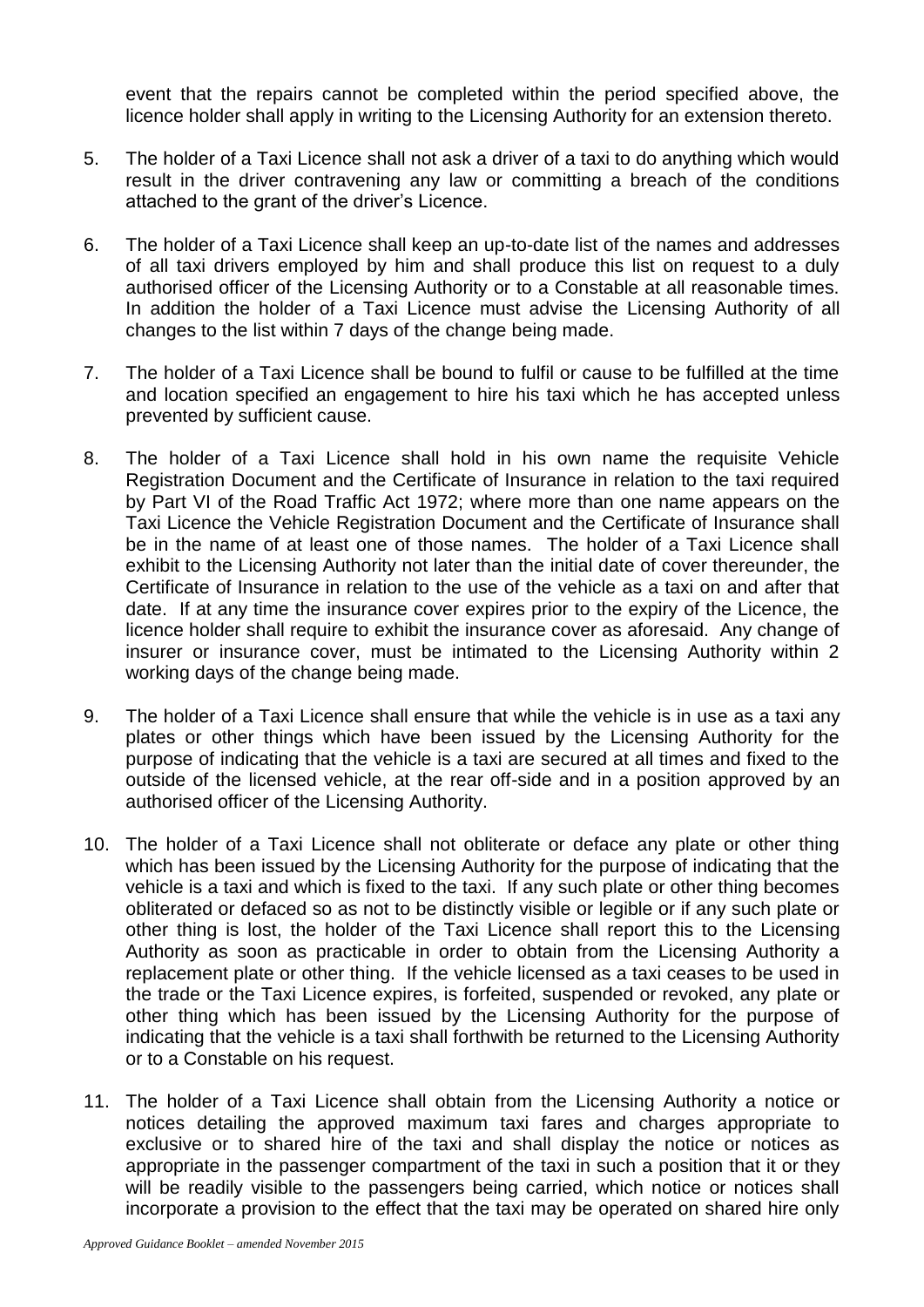with the consent of the first hirer or passenger; and (subject to condition 22 below, no other notice or notices of fares and charges shall be displayed).

- 12. The holder of a Taxi Licence shall, if the cost of the journey is not regulated by a Licensing Authority fare structure, and if the taxi is not being used as taxi-bus, take steps to ensure that any potential hirer of his taxi is informed, prior to acceptance of the hire (a) that the fare is not so regulated; and (b) the cost or method of calculating the proposed journey.
- 13. The holder of a Taxi Licence shall not display on his taxi any advertisement, or any signs for the purpose of advertising its services as a taxi other than those approved by the Licensing Authority.
- 14. The holder of a Taxi Licence shall display upon the roof of his taxi a sign of a type approved by the Licensing Authority for the purpose of identifying the vehicle as a taxi, and while the taxi is available for shared hire he shall display on the taxi in a position approved by the Licensing Authority a sign of a type approved by the Licensing Authority for the purpose of indicating that the taxi is available for shared hire.
- 15. The holder of a Taxi Licence shall at any time when the taxi is being used as a taxibus, cause to be displayed on the taxi in such a position and in such a form as may be prescribed by the Licensing Authority, a notice which indicates that the taxi is being used as a taxi-bus.
- 16. The holder of a Taxi Licence shall have affixed to the taxi a taximeter which has been approved by the Licensing Authority as appropriate to the type of hire (whether exclusive or shared) for which the taxi is available or on which it is engaged. This condition shall not apply to any taxi while it is in use as a taxi-bus.
- 17. The holder of a Taxi Licence shall not use or cause or permit to be used on a taxi a road wheel or tyre of a different circumference from that for which the taximeter affixed to the taxi was designed, geared and has been tested and approved by the Licensing Authority.
- 18. The holder of a Taxi Licence shall only use a taximeter which has been stamped or sealed by the Licensing Authority after testing and approval as to distance and time in accordance with the approved taxi fares and charges. Once a taximeter is fitted to his taxi, he shall not tamper with the taximeter or break or tamper with any seal or stamp on such taximeter or any attachment fixed thereto by the manufacturer or Licensing Authority except to remove the taximeter for repair or replacement. Should the seal be broken or the taximeter repaired or replaced, the taximeter shall be re-tested and passed by or on behalf of the Licensing Authority before being used again.
- 19. The holder of a Taxi Licence shall ensure that the taximeter is fitted to his taxi in a position approved by the Licensing Authority.
- 20. The holder of a Taxi Licence shall not knowingly operate the taxi or cause or permit it to be operated other than as a taxi-bus, while the seals affixed to any taximeter and, where so affixed, to the vehicle, are broken or detached.
- 21. The holder of a Taxi Licence shall not knowingly use or cause or permit to be used a taximeter which is in any way defective.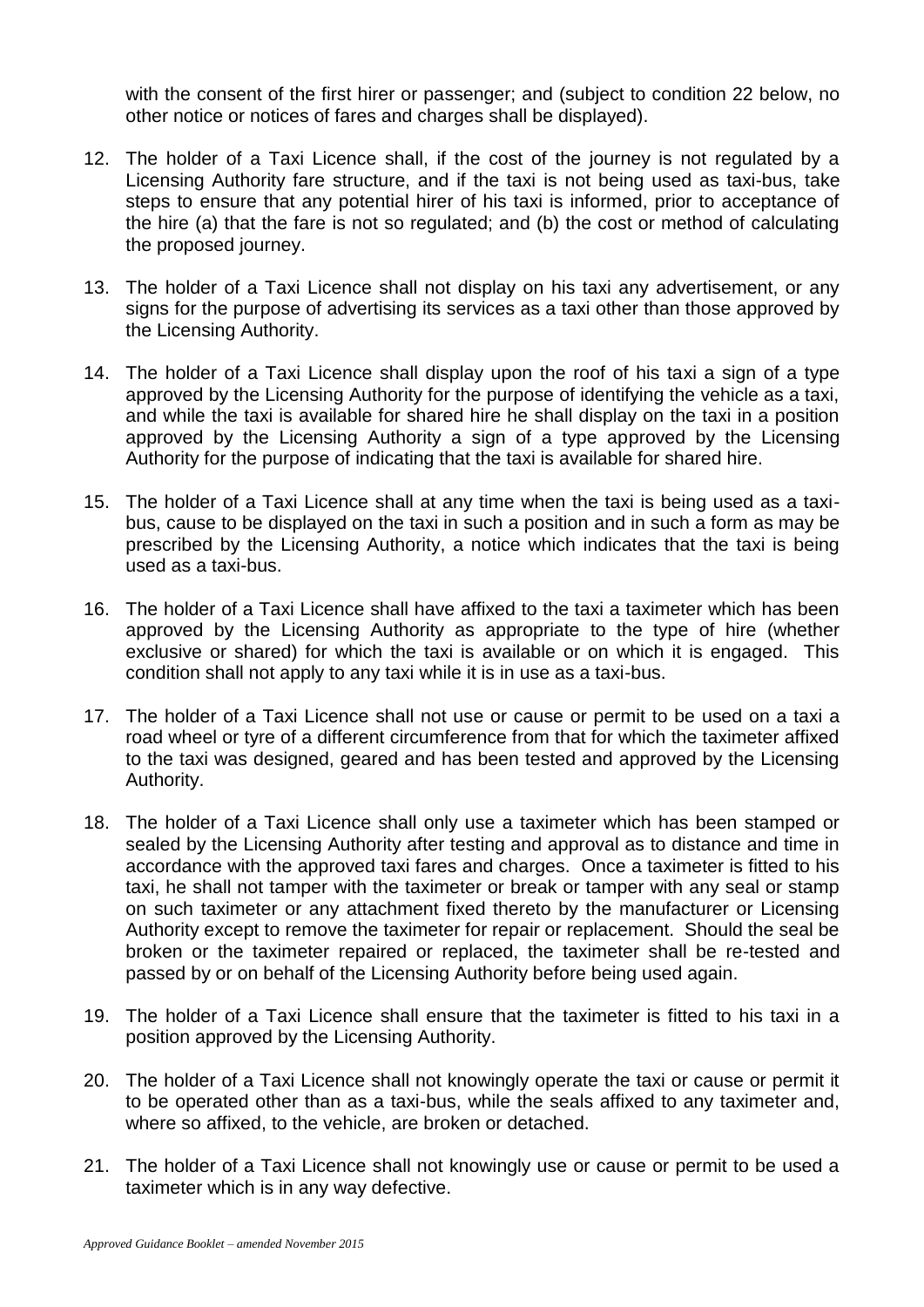- 22. The holder of a Taxi Licence shall at any time when the taxi is being used as a taxibus cause to be displayed in the taxi in such a position and in such a form as may be prescribed by the Licensing Authority so that it is clearly legible to passengers a fare table containing sufficient information to enable a passenger to ascertain the fare for his journey or the manner in which the fare is calculated.
- 23. The holder of a Taxi Licence must carry in suitable fasteners in his taxi a fire extinguisher of a type and in a position approved by the Licensing Authority and must carry a First Aid Kit in a suitable container in his taxi, of a type and in a position approved by the Licensing Authority.
- 24. When a taxi is withdrawn from service by an authorised officer of the Licensing Authority or a Constable in accordance with Section 11 of the Civic Government (Scotland) Act 1982 he shall affix a prohibition notice bearing (a) the words "this hire car is meantime certified unfit for public use" and (b) the date of withdrawal in a position within the passenger compartment of the taxi so that it is readily visible to intending passengers. Such a notice shall have the effect of suspending the Licence and only an authorised officer of the Licensing Authority may permit the removal of the notice. Any person who attempts to remove or deface the said notice shall be guilty of a breach of these conditions and liable to prosecution.
- 25. The holder of a Taxi Licence shall not obstruct a duly authorised officer of the Licensing Authority or a Constable in the performance of any of his duties under these conditions.
- 26. The holder of a Taxi Licence shall comply with all instructions or directions of a duly authorised officer of the Licensing Authority or a Constable in relation to these conditions and shall give him all information he may reasonable require in the discharge of his duties.
- 27. The holder of a Taxi Licence shall not hire his vehicle to the holder of a Taxi Driver's Licence, or to any other person. The holder of a Taxi Licence shall not lend his vehicle to the holder of a Taxi Driver's Licence or to any other person save for domestic purposes, except with the written authority of the Licensing Authority. For the avoidance of doubt there shall be nothing to prevent the holder of a Taxi Licence from employing the holder of a Taxi Driver's Licence to drive the licensed taxi.
- 28. The holder of a Taxi Licence shall ensure that, while the vehicle is not in use as a taxi, any plates, or other things which have been issued by the Licensing Authority for the purpose of indicating that the vehicle is a taxi, shall be covered or obscured.
- 29. The holder of a Taxi Licence shall ensure that, while the vehicle is not in use as a taxi, any roof sign indicating that the vehicle is a taxi, shall be removed, covered or obscured.
- 30. The holder of a Taxi Licence shall surrender his Licence for a taxi within 7 days of the vehicle ceasing to be used in the trade or of the expiry, suspension, forfeiture or revocation of the Licence.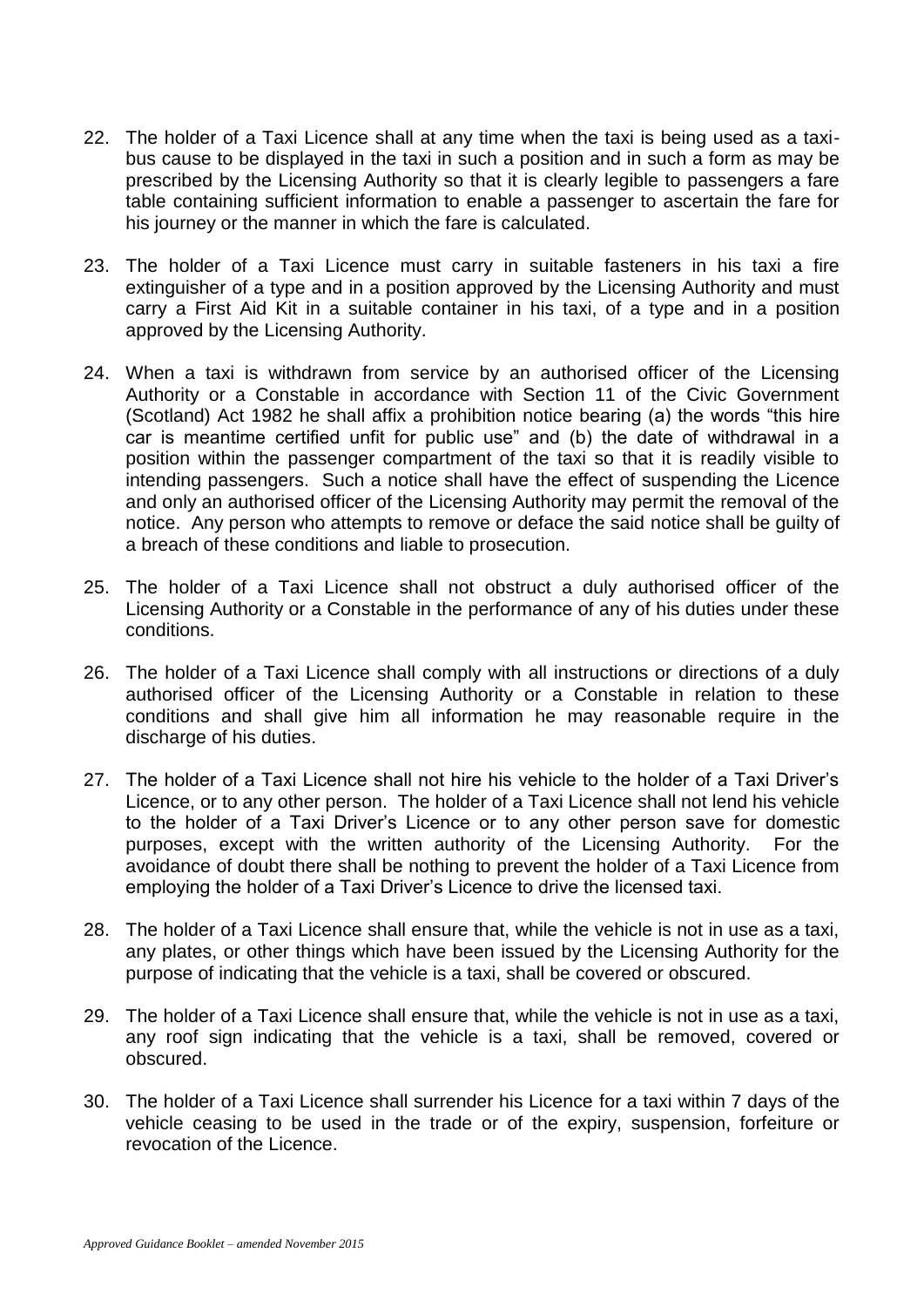# **2. CONDITIONS APPLICABLE TO TAXI DRIVERS' LICENCES**

- 1. The driver of a taxi shall at all times while he/she is acting as such have with him/her the Taxi Driver's Licence and Badge of Identification issued by the Licensing Authority and shall exhibit such Licence on demand to any passenger, Constable or authorised officer of the Licensing Authority when required to do so. The Badge of Identification issued by the Licensing Authority shall include a recent photograph showing a true likeness of the driver, the driver's name and the date on which the Licence expires. He/she shall display his/her Badge of Identification at all times while so acting conspicuously on the outer front, upper portion of his/her outermost garment with the inscribed side of the Badge clearly visible.
- 2. The driver of a taxi shall NOT:-
	- (a) permit any other person to use his/her Badge of Identification;
	- (b) wilfully damage his/her Badge of Identification;
	- (c) give, transfer, sell or otherwise dispose of his/her Badge of Identification.
- 3. The driver of a taxi shall report the loss of his/her Badge of Identification to the Licensing Authority within two working days of the loss and shall obtain a replacement Badge from the Licensing Authority. For the avoidance of doubt any driver seeking a replacement Badge shall furnish the Authority with an up-to-date passport photograph and shall pay the appropriate fee for the replacement Badge.
- 4. The holder of a Taxi Driver's Licence shall surrender his/her Licence and Badge of Identification to the Licensing Authority within seven days of leaving the trade or of the expiry, suspension, forfeiture, revocation or surrender of his/her Taxi Driver's Licence.
- 5. The driver of a taxi shall surrender, for replacement, to the Licensing Authority a Badge of Identification, the inscription or photograph on which has become in whole or in part illegible or defaced as the case may be.
- 6. The driver of a taxi shall be bound to fulfil or cause to be fulfilled at the time and location specified an engagement to hire his/her taxi which he/she has accepted, unless prevented by sufficient cause.
- 7. The driver of a taxi shall operate on shared hire only with the consent of the first hirer or passenger even if there is displayed on the taxi a sign or other thing approved by the Licensing Authority indicating that the taxi is available for shared hire; but he/she shall not be required to operate on a shared hire if no such sign or other thing is displayed on the taxi at the time of the initial hiring.
- 8. The driver of a taxi which is on exclusive hire may not under any circumstances pick up or convey another passenger without the consent of the original hirer(s) or passenger(s).
- 9. The driver of a taxi shall not at any time convey in the taxi more than the number of passengers the taxi is licensed to carry.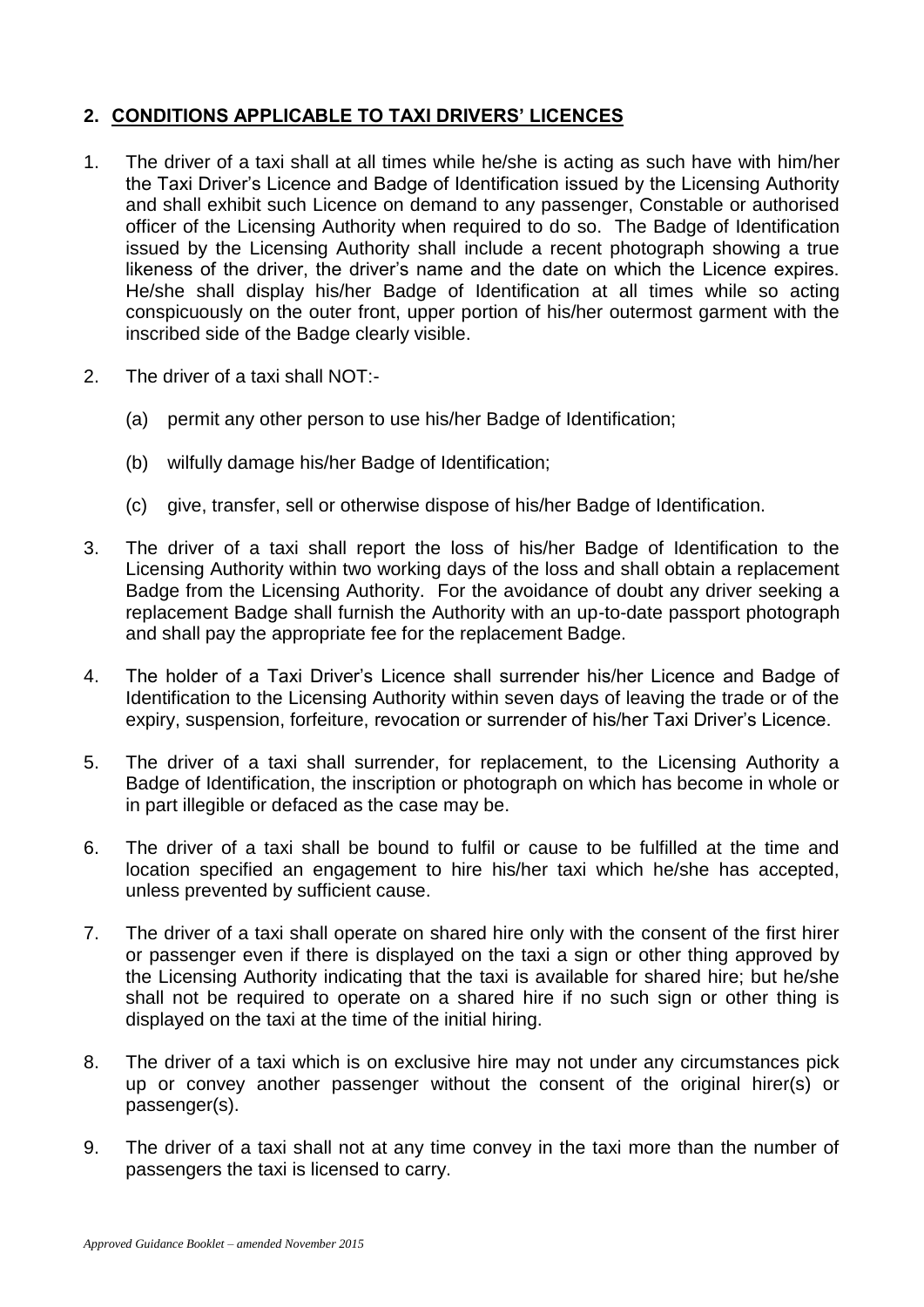- 10. The driver of a taxi which has been hired on exclusive hire shall drive to the destination by the shortest practicable route unless otherwise instructed by the hirer. The driver of a taxi which has been hired on shared hire shall take the shortest practicable route which will serve the destinations of all the passengers whom he/she is carrying at any one time.
- 11. The driver of a taxi not being used as a taxi-bus shall if the cost of the journey is not regulated by a Licensing Authority fare structure inform the hirer(s) or passenger(s) before the journey commences (a) that the fare is not so regulated; and (b) of the cost or method of calculating the cost of the proposed journey.
- 12. The driver of a taxi shall ensure that any taximeter fitted in the taxi in his/her charge shall be operated at all times within the Licensed Area and in accordance with the detailed requirements imposed by the Licensing Authority.
- 13. The driver of a taxi shall from time to time and at least once in each day in which he/she uses the taxi inspect the seals on the taximeter to ensure that they are intact. On discovering that the seals have become broken or damaged or that the taximeter has ceased to function correctly, the driver of a taxi shall immediately withdraw the vehicle from service.
- 14. Subject to conditions 15 and 16 below, the driver of a taxi shall not refuse to drive a passenger to any place within the Licensed Area.
- 15. The driver of a taxi may decline to accept a further passenger on the grounds that his/her intended destination could not be served without an excessive or unreasonable addition to the journey distance of the existing passenger or passengers, or that the further passenger's luggage cannot be accommodated safely within the luggage compartment of the taxi.
- 16. The driver of a taxi need not convey any hirer or passenger who is drunk or otherwise not in a fit and proper state to be carried, or whose condition of clothing is offensive or likely to cause damage to the interior of the taxi, or who refuses to cease smoking in the taxi when requested to do so by the driver, or is accompanied by an animal (other than a guide dog) which is likely to damage or soil the interior of the taxi, or otherwise at his/her discretion.
- 17. The driver of a taxi shall not refuse to carry luggage in his/her taxi providing that the said luggage can be accommodated safely within the luggage compartment of the taxi.
- 18. The driver of a taxi shall give such assistance as he/she is able to give with loading and unloading passengers and luggage when required to do so but he/she shall not be required to leave the immediate proximity of the taxi in doing so.
- 19. The driver of a taxi at the end of his/her shift shall search the taxi of which he/she is in charge for any property which may have been left therein. Any property found by the driver shall, within 24 hours, be returned to the owner of the property if known or such property shall be handed in by the driver to any Police Station.
- 20. The driver of a taxi whilst so acting must at all times be strictly sober, clean and tidy in his/her person and clothing, shall conduct himself/herself in a proper and civil manner and shall not smoke.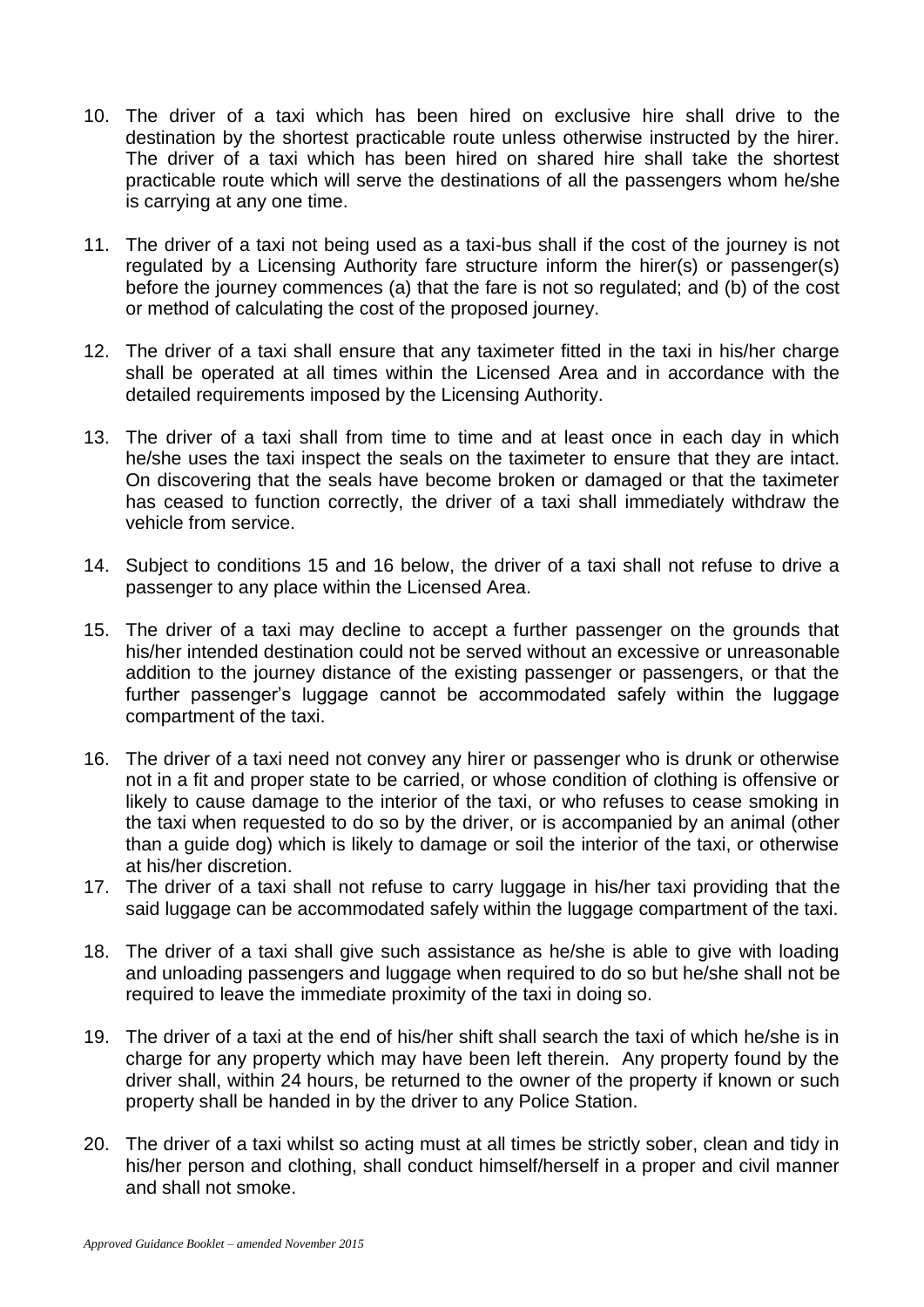- 21. The driver of a taxi shall not knowingly allow the taxi in his/her charge to be used for illegal or immoral purposes, permit to be carried in the taxi in his/her charge any article of a dirty, filthy or noxious nature or an explosive or dangerous nature, or permit to be carried in the taxi in his/her charge any person who has vermin on his/her person.
- 22. The driver of a taxi shall ensure that the taxi, including all bodywork, upholstery and fittings, is in a safe and serviceable condition and subject to prevailing conditions, is in a clean condition.
- 23. The driver, if driving a private hire car shall return to his/her operating base after each hire, unless en-route to another, pre-arranged hire.
- 24. The driver of a taxi, when a taxi is hired or standing for hire, shall either sit in the driving seat of the taxi or stand in the immediate proximity thereto except during any period he/she may be absent to announce the arrival of his taxi to the hirer or when assisting the hirer to enter or leave the taxi or to load or unload luggage or for any other necessary purpose.
- 25. The driver of a taxi, while he/she is in charge of the taxi shall not park, or stop his/her taxi, nor canvass or importune for employment within 50 metres of any designated taxi stance.
- 26. All drivers of taxis arriving at an appointed taxi stance shall take their stations on such stance from front to rear in order of their arrival and hires will be accepted by the drivers in that order except when an intending hirer wishes to engage a specific taxi or its driver in which case the engagement may be accepted in the order indicated by the intending hirer, but the onus of proving the hirer's wishes shall be on the driver of the taxi apparently chosen out of the order. Unless the Licensing Authority makes specific arrangement for particular stances, where a taxi is driven off a stance the driver of the taxi immediately behind shall draw up his/her vehicle to take the place vacated and the taxi drivers on the stance behind shall draw up their vehicles in like manner.
- 27. The driver of a taxi which is being operated on shared hire may wait at a stance only for such time as is reasonably required to ascertain whether there are any prospective further passengers (in addition to an existing passenger or existing passengers) in the immediate vicinity of the stance at that time who wish to participate in the shared hire of the taxi; but if no further such passengers are found there and then, the driver shall immediately drive his/her taxi off the stance.
- 28. All vehicles may be fitted with some form of in-car communication whether two-way radio, car phone or otherwise. For the avoidance of doubt no person shall, should any vehicle be fitted with citizens band radio (CB) use the CB radio for the purpose of disclosing the name, address, destination or other details of passengers or potential passengers and any person who does disclose these details over an open radio shall be in breach of these regulations.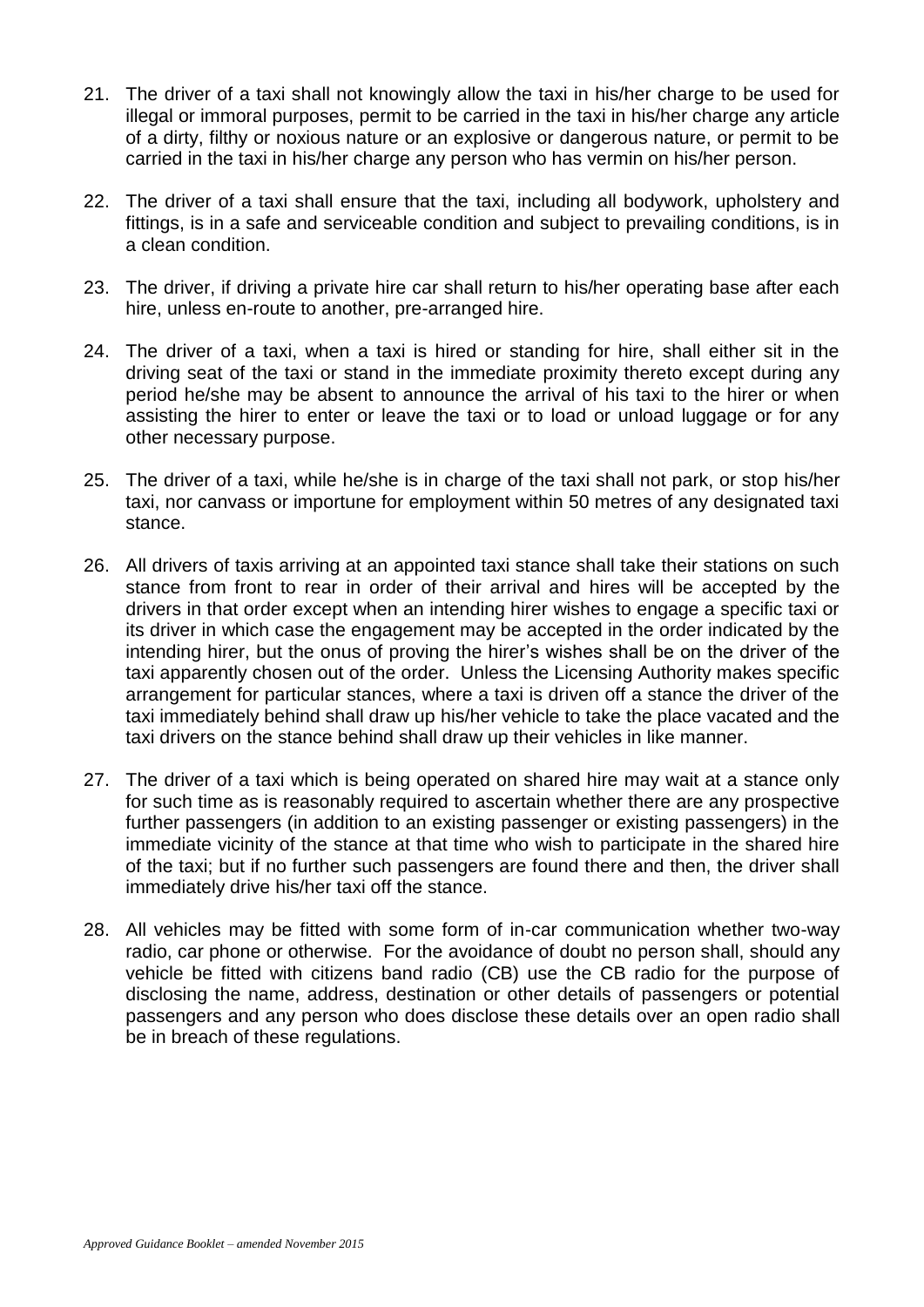# 3. **CONDITIONS APPLICABLE TO PRIVATE HIRE CAR LICENCE**

- 1. The number of passengers which the vehicle shall be permitted to carry shall not exceed the number specified in the Licence.
- 2. The holder of a Private Hire Car Licence shall ensure that the private hire car, including all bodywork, upholstery and fittings is in a safe and serviceable condition and, subject to prevailing road conditions, is in a clean and tidy condition.
- 3. On receiving the requisite notice in writing from the Licensing Authority, the holder of a Private Hire Car Licence shall produce his or her private hire car for examination at such time and place as may be reasonably required by the Licensing Authority. Thereafter the private hire car will be required to pass a six-month inspection. Should the vehicle fail the inspection the Vehicle Inspector shall have authority to remove the plate from the vehicle. Only one re-test shall be permitted with the cost to be borne by the operator.
- 4. The holder of a Private Hire Car Licence, when the private hire car has been materially damaged in a vehicular accident or by any other means shall remove the vehicle from operation immediately and report the damage to the Licensing Authority within 48 hours, and if the private hire car is roadworthy he/she shall present it for examination on a date to be specified by the Licensing Authority. It shall be at the discretion of the vehicle examiner if he/she considers the private hire car unroadworthy, to issue an instruction that the private hire car shall not be used until the repairs have been completed and the private hire car re-examined in which case the holder of the Private Hire Car Licence must apply to the Licensing Authority to retest the vehicle and submit the appropriate fee.

As soon as the repairs to the private hire car have been completed (which shall be within a period of 28 days, save in exceptional circumstances) the private hire car shall be re-examined. In the event that the repairs cannot be completed within the period specified above, the licence holder shall apply in writing to the Licensing Authority for an extension thereto.

- 5. The holder of a Private Hire Car Licence shall not ask a driver of a private hire car to do anything which would result in the driver contravening any law or committing a breach of the conditions attached to the grant of the driver's Licence.
- 6. The holder of a Private Hire Car Licence shall keep an up-to-date list of the names and addresses of all drivers employed by him/her and shall produce this list on request to a duly authorised officer of the Licensing Authority or to a Constable at all reasonable times. In addition the holder of a Private Hire Car Licence must advise the Licensing Authority of all changes to the list within 7 days of the change being made.
- 7. The holder of a Private Hire Car Licence shall be bound to fulfil or cause to be fulfilled at the time and location specified an engagement to hire his/her private hire car which he/she has accepted unless prevented by sufficient cause.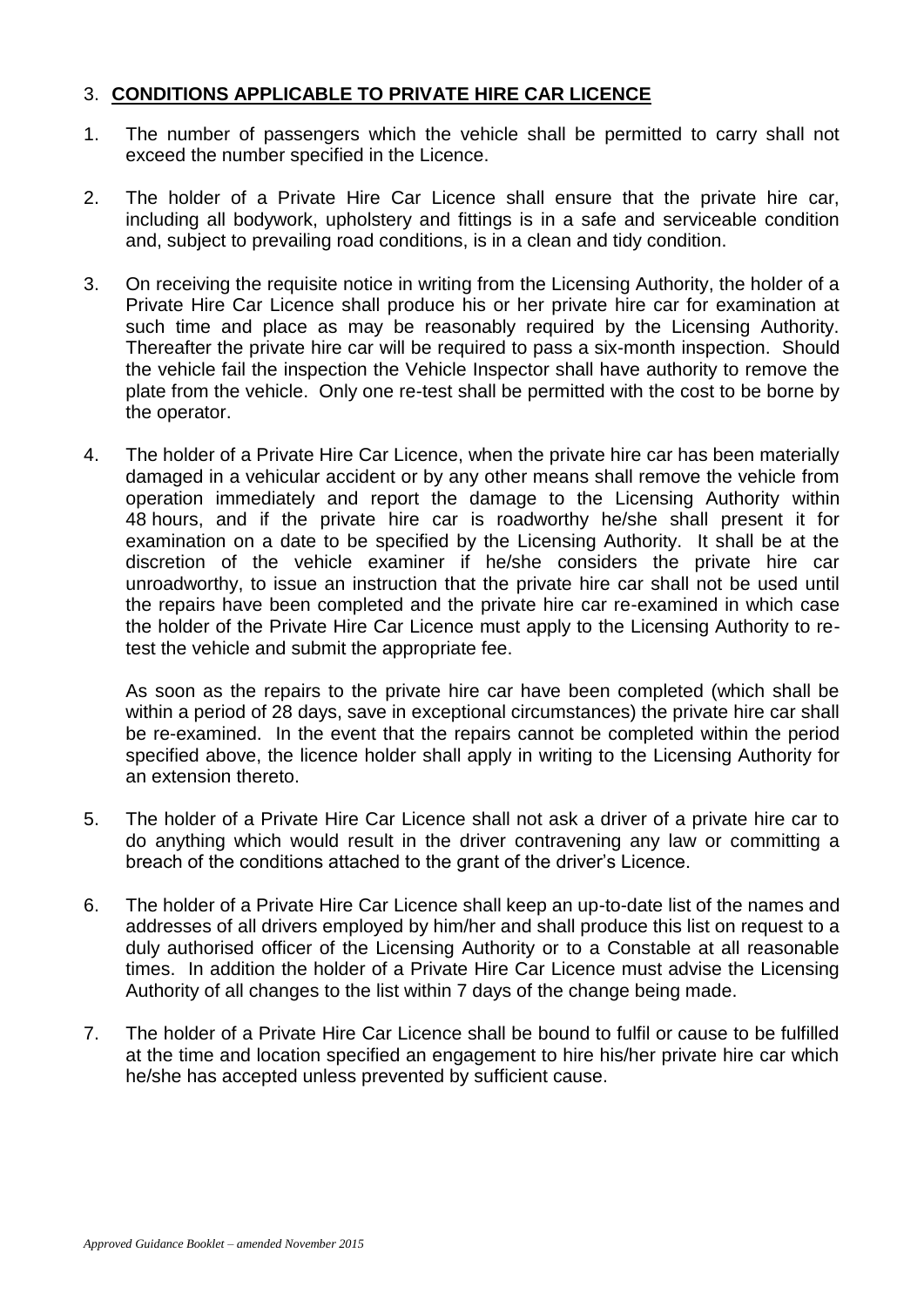- 8. The holder of a Private Hire Car Licence shall hold in his/her own name the requisite Vehicle Registration Document and the Certificate of Insurance in relation to the private hire car required by Part VI of the Road Traffic Act 1972; where more than one name appears on the Private Hire Car Licence the Vehicle Registration Document and the Certificate of Insurance shall be in the name of at least one of those names. The holder of a Private Hire Car Licence shall exhibit to the Licensing Authority not later than the initial date of cover thereunder, the Certificate of Insurance in relation to the use of the vehicle as a private hire car on and after that date. If at any time the insurance cover expires prior to the expiry of the Licence, the licence holder shall require to exhibit the insurance cover as aforesaid. Any change of insurer or insurance cover, must be intimated to the Licensing Authority within 2 working days of the change being made.
- 9. The holder of a Private Hire Car Licence shall ensure that while the vehicle is in use as a private hire car any plates or other things which have been issued by the Licensing Authority for the purpose of indicating that the vehicle is a private hire car are secured at all times and fixed to the outside of the licensed vehicle, one on the front of the vehicle, one at the rear off-side, in a position approved by an authorised officer of the Licensing Authority.
- 10. The holder of a Private Hire Car Licence shall not obliterate or deface any plate or other thing which has been issued by the Licensing Authority for the purpose of indicating that the vehicle is a private hire car and which is fixed to the private hire car. If any such plate or other thing becomes obliterated or defaced so as not to be distinctly visible or legible or if any such plate or other thing is lost, the holder of the Private Hire Car Licence shall report this to the Licensing Authority as soon as practicable in order to obtain from the Licensing Authority a replacement plate or other thing. If the vehicle licensed as a private hire car ceases to be used in the trade or the Private Hire Car Licence expires, is forfeited, suspended or revoked, any plate or other thing which has been issued by the Licensing Authority for the purpose of indicating that the vehicle is a private hire car shall forthwith be returned to the Licensing Authority or to a Constable on his/her request.
- 11. The holder of a Private Hire Car Licence whose private hire car is fitted with a taximeter shall obtain from the Licensing Authority a notice or notices detailing the approved maximum taxi fares and charges appropriate to exclusive or to shared hire of the private hire car and shall display the notice or notices as appropriate in the passenger compartment of the private hire car fitted with a taximeter in such a position that it or they will be readily visible to the passengers being carried, which notice or notices shall incorporate a provision to the effect that the private hire car may be operated on shared hire only with the consent of the first hirer or passenger; and no other notice or notices of fares and charges shall be displayed.
- 12. The holder of a Private Hire Car Licence shall, if the cost of the journey is not regulated by a Licensing Authority fare structure, take steps to ensure that any potential hirer of his/her private hire car is informed, prior to acceptance of the hire (a) that the fare is not so regulated; and (b) the cost or method of calculating the proposed journey.
- 13. The holder of a Private Hire Car Licence shall take steps to ensure that each potential hirer of his/her private hire car consents, at the time of the arrangement of the hire, to an exclusive hire or a shared hire, as the case may be.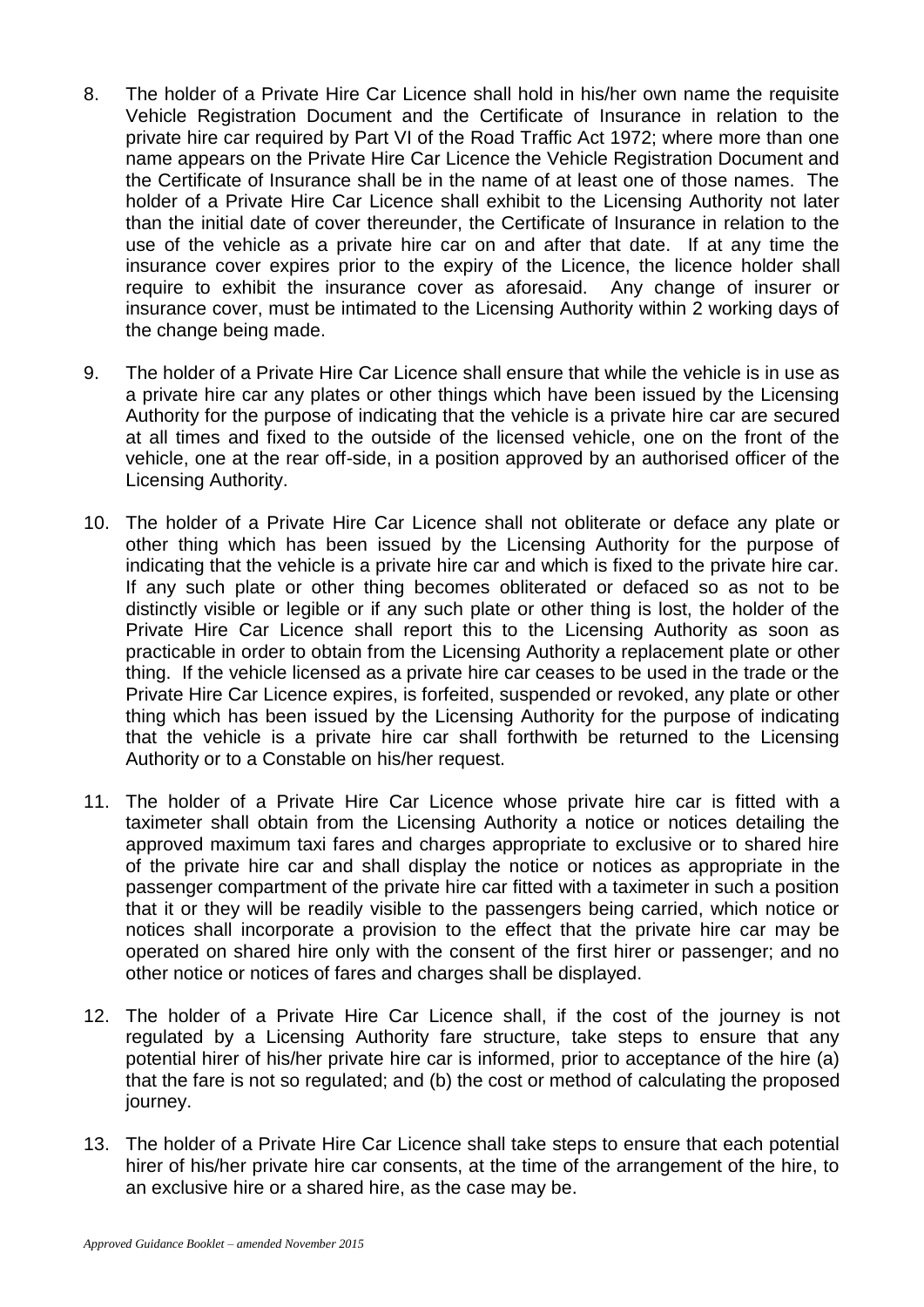- 14. The holder of a Private Hire Car Licence shall not display on his/her private hire car any advertisement, or any signs for the purpose of advertising its services as a private hire car other than those approved by the Licensing Authority.
- 15. The holder of a Private Hire Car Licence whose private hire car is fitted with a taximeter shall have affixed to and used on the private hire car only a taximeter which has been approved by the Licensing Authority.
- 16. The holder of a Private Hire Car Licence whose private hire car is fitted with a taximeter shall not use or cause or permit to be used on the private hire car a road wheel or tyre of a different circumference from that for which the taximeter affixed to the private hire car was designed, geared and has been tested and approved by the Licensing Authority.
- 17. The holder of a Private Hire Car Licence whose private hire car is fitted with a taximeter shall only use a taximeter which has been stamped or sealed by the Licensing Authority after testing and approval as to distance and time in accordance with the approved taxi fares and charges. Once a taximeter is fitted to his/her private hire car, he/she shall not tamper with the taximeter or break or tamper with any seal or stamp on such taximeter or any attachment fixed thereto by the manufacturer or Licensing Authority except to remove the taximeter for repair or replacement. Should the seal be broken or the taximeter repaired or replaced, the taximeter shall be retested and passed by or on behalf of the Licensing Authority before being used again.
- 18. The holder of a Private Hire Car Licence whose private hire car is fitted with a taximeter shall ensure that the taximeter is fitted to his/her private hire car in a position approved by the Licensing Authority.
- 19. The holder of a Private Hire Car Licence whose private hire car is fitted with a taximeter shall not knowingly operate the vehicle or cause or permit it to be operated, while the seals affixed to any taximeter and, where so affixed, to the vehicle, are broken or detached.
- 20. The holder of a Private Hire Car Licence whose private hire car is fitted with a taximeter shall not knowingly use or cause or permit to be used a taximeter which is in any way defective.
- 21. The holder of a Private Hire Car Licence whose private hire car is fitted with a taximeter shall within two working days inform the licensing authority of the removal of the taximeter from his/her private hire car. He/she shall not refit a taximeter on a second subsequent occasion without prior permission from the licensing authority except when the private hire car is due to be tested by the licensing authority.
- 22. The holder of a Private Hire Car Licence must carry in suitable fasteners in his/her private hire car a fire extinguisher of a type and in a position approved by the Licensing Authority and must carry a First Aid Kit in a suitable container in his/her private hire car, of a type and in a position approved by the Licensing Authority.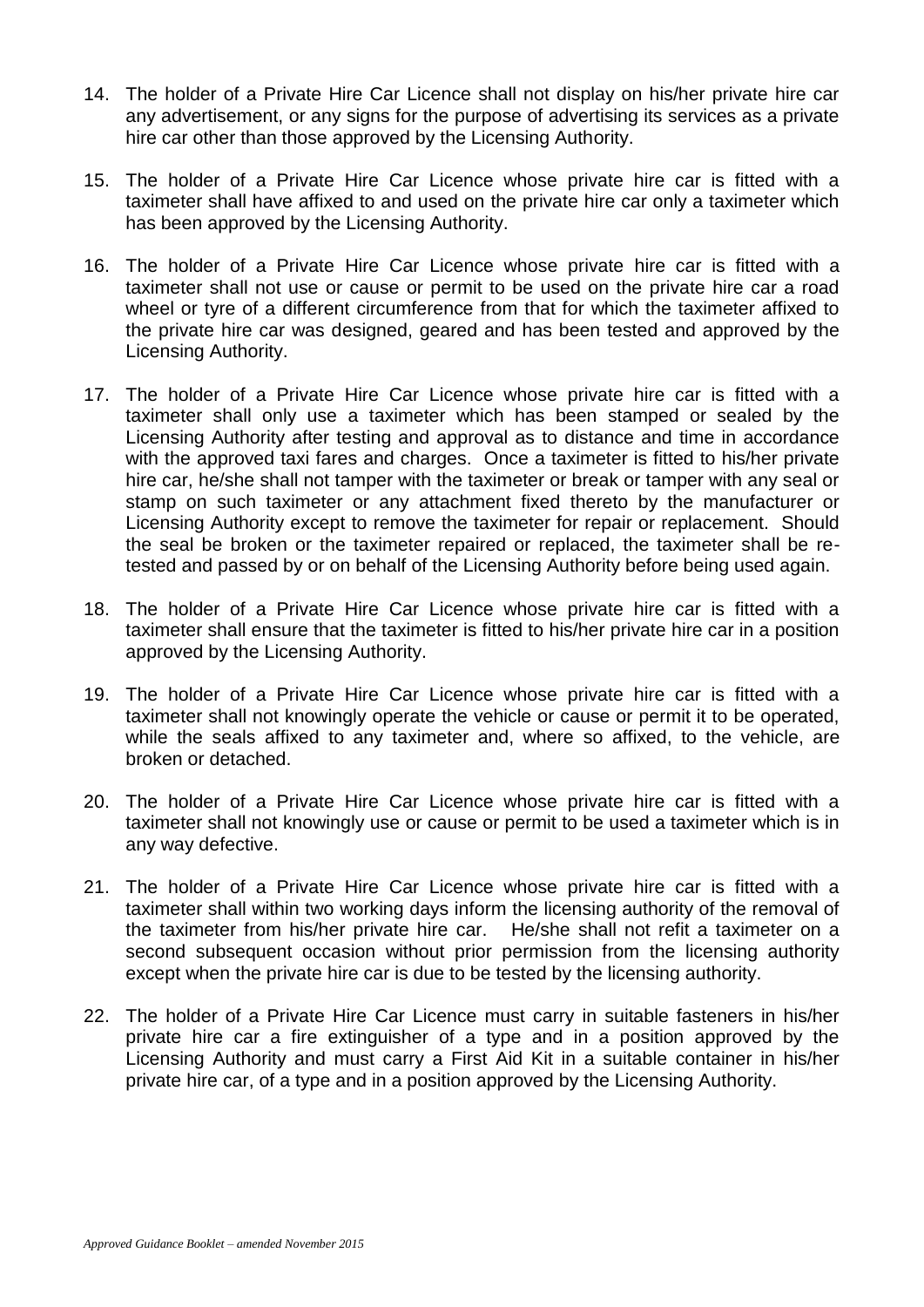- 23. When a private hire car is withdrawn from service by an authorised officer of the Licensing Authority or a Constable in accordance with Section 11 of the Civic Government (Scotland) Act 1982 he/she shall affix a prohibition notice bearing (a) the words "this hire car is meantime certified unfit for public use" and (b) the date of withdrawal in a position within the passenger compartment of the private hire car so that it is readily visible to intending passengers. Such a notice shall have the effect of suspending the Licence and only an authorised officer of the Licensing Authority may permit the removal of the notice. Any person who attempts to remove or deface the said notice shall be guilty of a breach of these conditions and liable to prosecution.
- 24. The holder of a Private Hire Car Licence shall not obstruct a duly authorised officer of the Licensing Authority or a Constable in the performance of any of his/her duties under these conditions.
- 25. The holder of a Private Hire Car Licence shall comply with all instructions or directions of a duly authorised officer of the Licensing Authority or a Constable in relation to these conditions and shall give him/her all information he/she may reasonably require in the discharge of his/her duties.
- 26. The holder of a Private Hire Car Licence shall not hire his/her vehicle to the holder of a Taxi or Private Hire Car Driver's Licence, or to any other person. The holder of a Private Hire Car Licence shall not lend his/her vehicle to the holder of a Taxi or Private Hire Car Driver's Licence or to any other person save for domestic purposes, except with the written authority of the Licensing Authority. For the avoidance of doubt there shall be nothing to prevent the holder of a Private Hire Car Licence from employing the holder of a Taxi or Private Hire Car Driver's Licence to drive the licensed private hire car.
- 27. The holder of a Private Hire Car Licence shall ensure that, while the vehicle is not in use as a private hire car, any plates, or other things which have been issued by the Licensing Authority for the purpose of indicating that the vehicle is a private hire car, shall be covered or obscured.
- 28. The holder of a Private Hire Car Licence shall surrender his/her Licence for a private hire car within 7 days of the vehicle ceasing to be used in the trade or of the expiry, suspension, forfeiture or revocation of the Licence.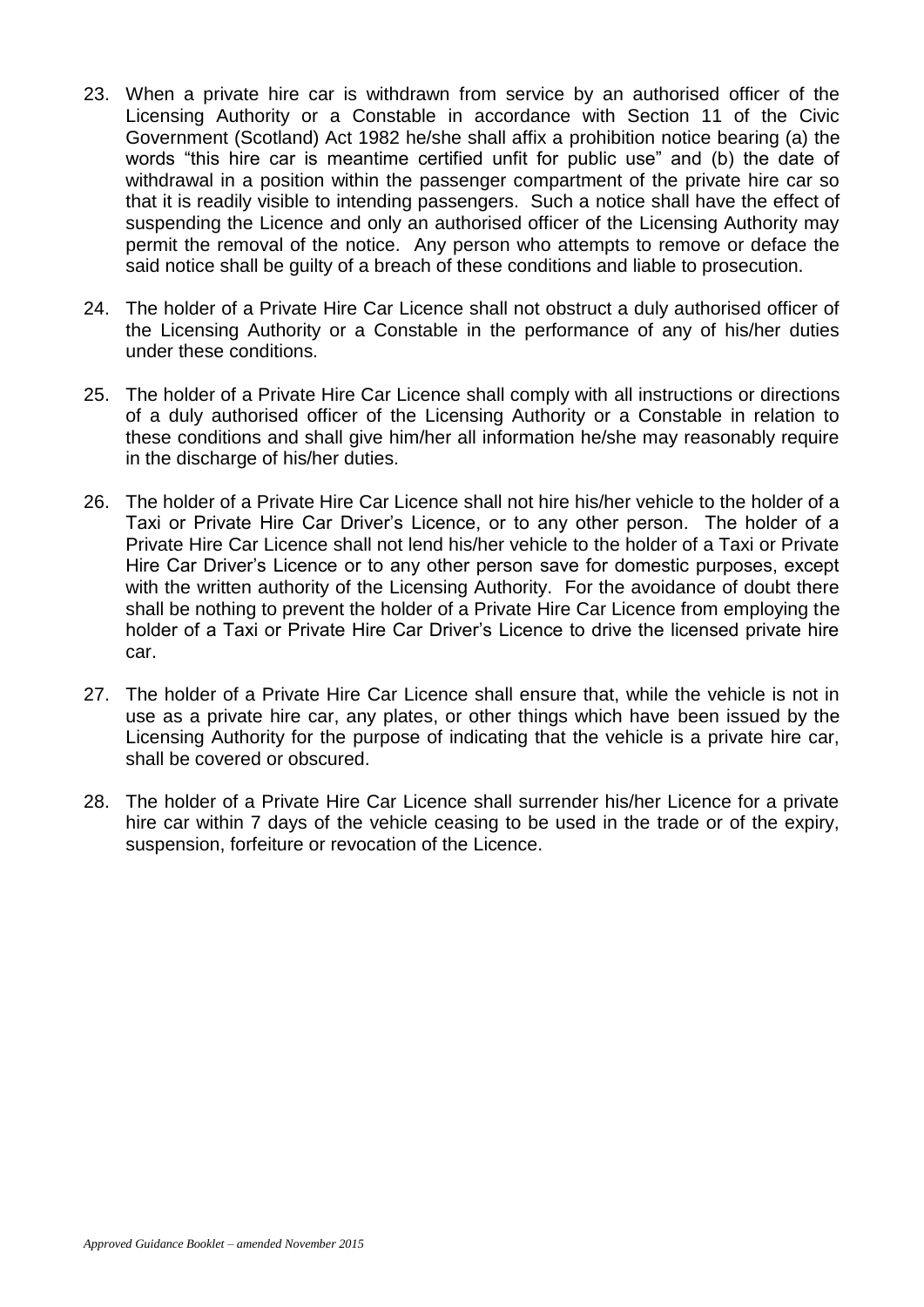# 4. **CONDITIONS APPLICABLE TO PRIVATE HIRE CAR DRIVER'S LICENCES**

- 1. The driver of a private hire car shall at all times while he/she is acting as such have with him/her the Private Hire Car Driver's Licence and Badge of Identification issued by the Licensing Authority and shall exhibit such Licence on demand to any passenger, Constable or authorised officer of the Licensing Authority when required to do so. The Badge of Identification issued by the Licensing Authority shall include a recent photograph showing a true likeness of the driver, the driver's name and the date on which the Licence expires. He/she shall display his/her Badge of Identification at all times while so acting conspicuously on the outer front, upper portion of his/her outermost garment with the inscribed side of the Badge clearly visible.
- 2. The driver of a private hire car shall NOT:-
	- (a) permit any other person to use his/her Badge of Identification;
	- (b) wilfully damage his/her Badge of Identification;
	- (c) give, transfer, sell or otherwise dispose of his/her Badge of Identification.
- 3. The driver of a private hire car shall report the loss of his/her Badge of Identification to the Licensing Authority within two working days of the loss and shall obtain a replacement Badge from the Licensing Authority. For the avoidance of doubt any driver seeking a replacement Badge shall furnish the Authority with an up-to-date passport photograph and shall pay the appropriate fee for the replacement Badge.
- 4. The holder of a Private Hire Car Driver's Licence shall surrender his/her Licence and Badge of Identification to the Licensing Authority within seven days of leaving the trade or of the expiry, suspension, forfeiture, revocation or surrender of his/her Private Hire Car Driver's Licence.
- 5. The driver of a private hire car shall surrender, for replacement, to the Licensing Authority a Badge of Identification, the inscription or photograph on which has become in whole or in part illegible or defaced as the case may be.
- 6. The driver of a private hire car shall be bound to fulfil or cause to be fulfilled at the time and location specified an engagement to hire his/her private hire car which he/she has accepted, unless prevented by sufficient cause.
- 7. The driver of a private hire car which has been hired may not under any circumstances pick up or convey another passenger without the consent of the original hirer(s) or passenger(s).
- 8. The driver of a private hire car shall not at any time convey in the private hire car more than the number of passengers the private hire car is licensed to carry.
- 9. The driver of a private hire car which has been hired on exclusive hire shall drive to the destination by the shortest practicable route unless otherwise instructed by the hirer. The driver of a private hire car which has been hired on shared hire shall take the shortest practicable route which will serve the destinations of all the passengers whom he/she is carrying at any one time.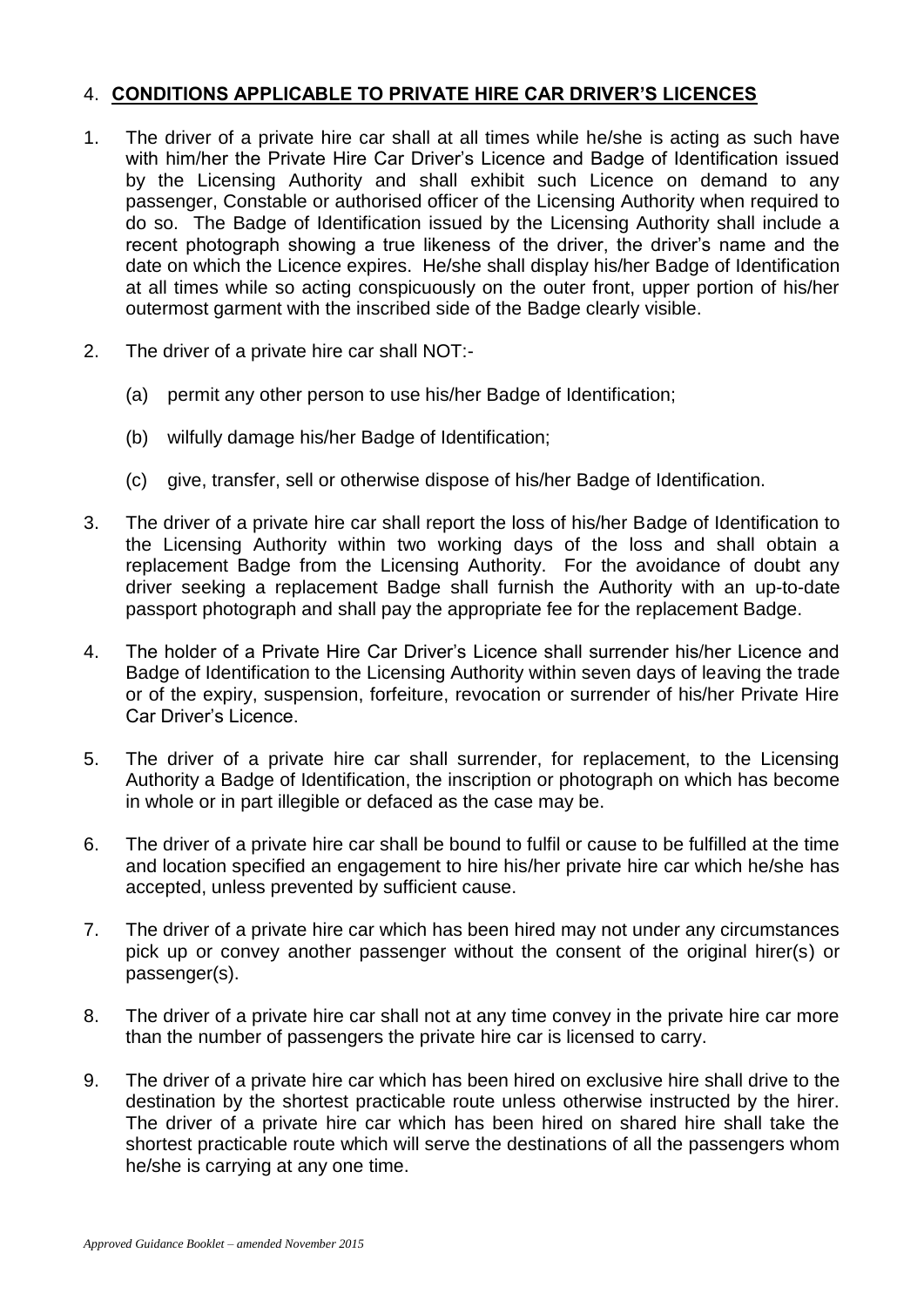- 10. The driver of a private hire car shall if the cost of the journey is not regulated by a Licensing Authority fare structure inform the hirer(s) or passenger(s) before the journey commences (a) that the fare is not so regulated; and (b) of the cost or method of calculating the cost of the proposed journey.
- 11. The driver of a private hire car shall ensure that any taximeter fitted in the private hire car in his/her charge shall be operated at all times within the Licensed Area and in accordance with the detailed requirements imposed by the Licensing Authority.
- 12. The driver of a private hire car shall from time to time and at least once in each day in which he/she uses the private hire car inspect the seals on the taximeter to ensure that they are intact. On discovering that the seals have become broken or damaged or that the taximeter has ceased to function correctly, the driver of a private hire car shall immediately withdraw the vehicle from service.
- 13. Subject to condition 14 below, the driver of a private hire car shall not refuse to drive a passenger to any place within the Licensed Area.
- 14. The driver of a private hire car need not convey any hirer or passenger who is drunk or otherwise not in a fit and proper state to be carried, or whose condition of clothing is offensive or likely to cause damage to the interior of the private hire car, or who refuses to cease smoking in the private hire car when requested to do so by the driver, or is accompanied by an animal (other than a guide dog) which is likely to damage or soil the interior of the private hire car, or otherwise at his/her discretion.
- 15. The driver of a private hire car while he/she is in charge of his/her private hire car shall not canvass or importune for employment in any street or other public place.
- 16. The driver of a private hire car shall not refuse to carry luggage in his/her private hire car providing that the said luggage can be accommodated safely within the luggage compartment of the private hire car.
- 17. The driver of a private hire car shall give such assistance as he/she is able to give with loading and unloading passengers and luggage when required to do so but he/she shall not be required to leave the immediate proximity of the private hire car in doing so.
- 18. The driver of a private hire car at the end of his/her shift shall search the private hire car of which he/she is in charge for any property which may have been left therein. Any property found by the driver shall, within 24 hours, be returned to the owner of the property if known or such property shall be handed in by the driver to any Police Station.
- 19. The driver of a private hire car whilst so acting must at all times be strictly sober, clean and tidy in his/her person and clothing, shall conduct himself/herself in a proper and civil manner and shall not smoke.
- 20. The driver of a private hire car shall not knowingly allow the private hire car in his/her charge to be used for illegal or immoral purposes, permit to be carried in the private hire car in his/her charge any article of a dirty, filthy or noxious nature or an explosive or dangerous nature, or permit to be carried in the private hire car in his/her charge any person who has vermin on his person.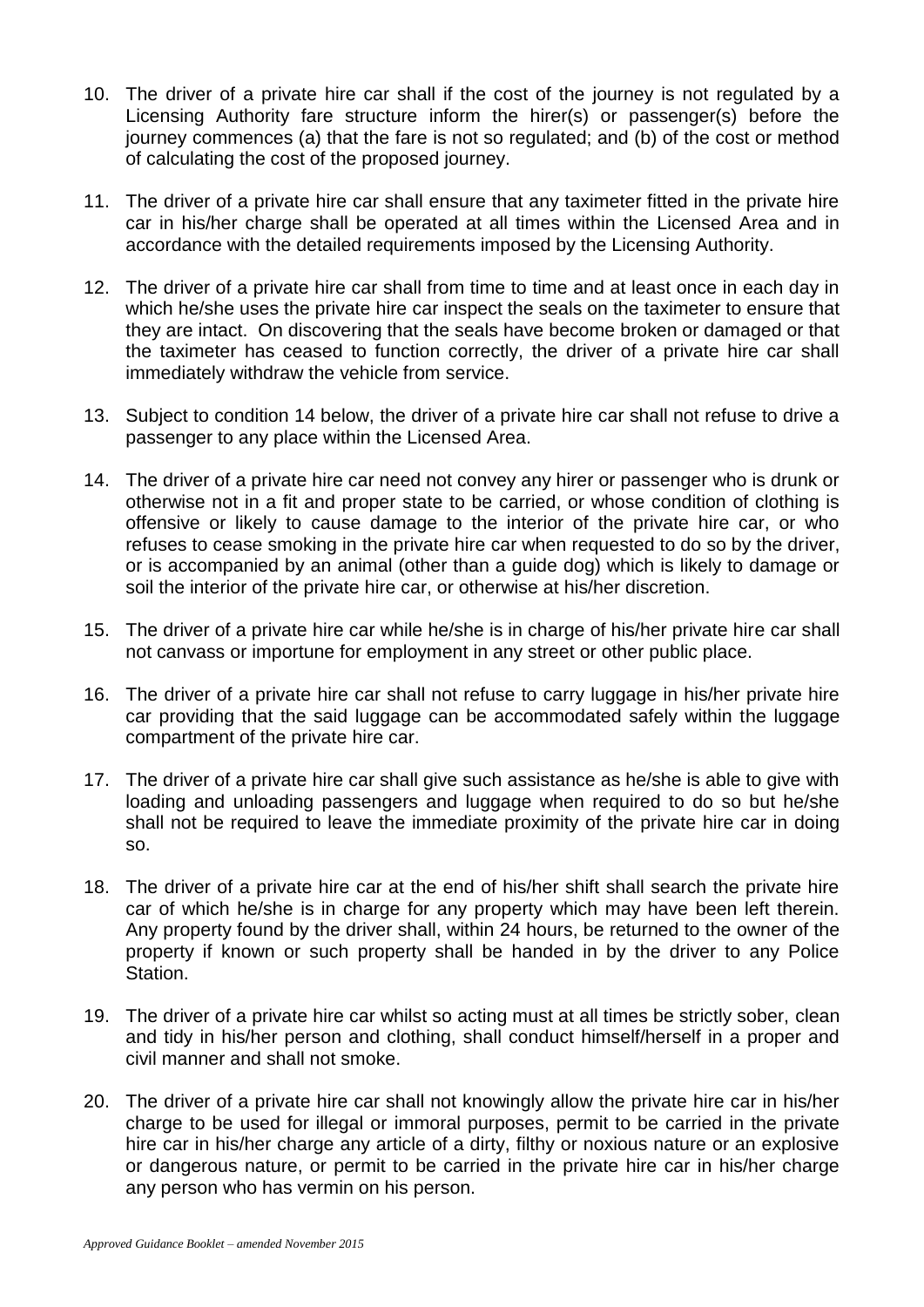- 21. The driver of a private hire car shall ensure that the private hire car including all bodywork, upholstery and fittings, is in a safe and serviceable condition and, subject to prevailing conditions, is in a clean condition.
- 22. The driver of a private hire car shall return to his/her operating base after each hire, unless en-route to another, pre-arranged hire.
- 23. All vehicles may be fitted with some form of in-car communication whether two-way radio, car phone or otherwise. For the avoidance of doubt no person shall, should any vehicle be fitted with citizens band radio (CB) use the CB radio for the purpose of disclosing the name, address, destination or other details of passengers or potential passengers and any person who does disclose these details over an open radio shall be in breach of these regulations.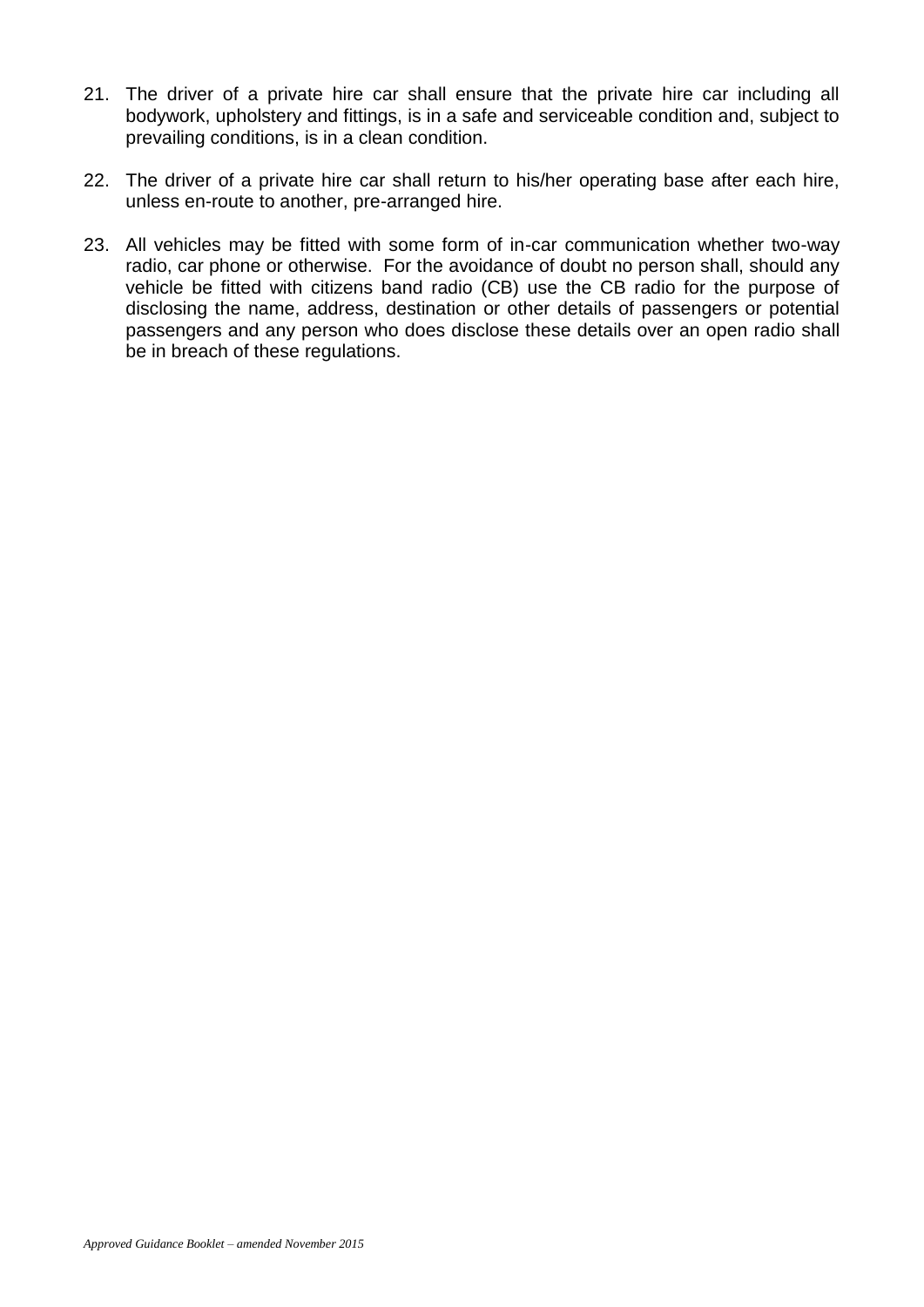## **APPENDIX 1**

The following are items which will be tested in relation to each vehicle submitted:-

**Section I - Lighting Section V - Seat Belts** Front Lamps and Fog Light (if fitted) All Seats to be fitted with Seat Belts Rear Lamps – Stop/Reverse/Fog/No. Plate Security of Mounts Headlamps + Aim Condition + Operation Rear Reflectors Direction Indicators + Hazards **Section VI - Interior Condition** Upholstery Good Clean Condition **Section II - Steering & Suspension No Movement** Floor Coverings Steering Controls **Example 20** Steering Controls Steering Mechanism Security of Non-Standard Seating (if any) Power Steering including oil leaks Drive Shafts/Inner + Outer CV Boots **Section VII - General Items** Axle Assemblies + Wheel Bearings Drivers View of Road, Windscreen Wipers + Washers, Front + Rear Suspension/Bushes/Shock Absorbers/Spring + Strutts Exhaust System + Emissions Engine Mounts + Oil Leaks & Water Leaks Fuel System + Tank Electric Wiring Insulation/Security + Battery **Security Section III - Brakes Door Latches/Locks + Mirrors** Service Brake Condition Hoses/Pipes + assemblies Windows Up and Down Park Brake Condition Cables + assemblies Interior Lighting + Horn Service Brake Performance First Aid Kit (Present + in Date) Park Brake Performance Fire Extinguisher (Present + Tested Annually) Brake Imbalance **Drawing Community** Credinary Tools Vehicle Structure Damage + Corrosion **Section IV - Tyres & Wheels** Bodywork Condition Damage + Corrosion Tyre Type Load/Speed/Index Rating Good and Clean Condition Tyre Condition **The Condition** Roof Sign Works in Conjunction with Meter Road wheels + Spare Wheel Taximeter if Fitted

As well as the above, the security of the Battery and any oil leaks will also be checked.

Advertising

Taxi Calibration Certificated

Card Holder for Interior of Taxi

Taxi/Private Hire Car Exterior Plate/Plates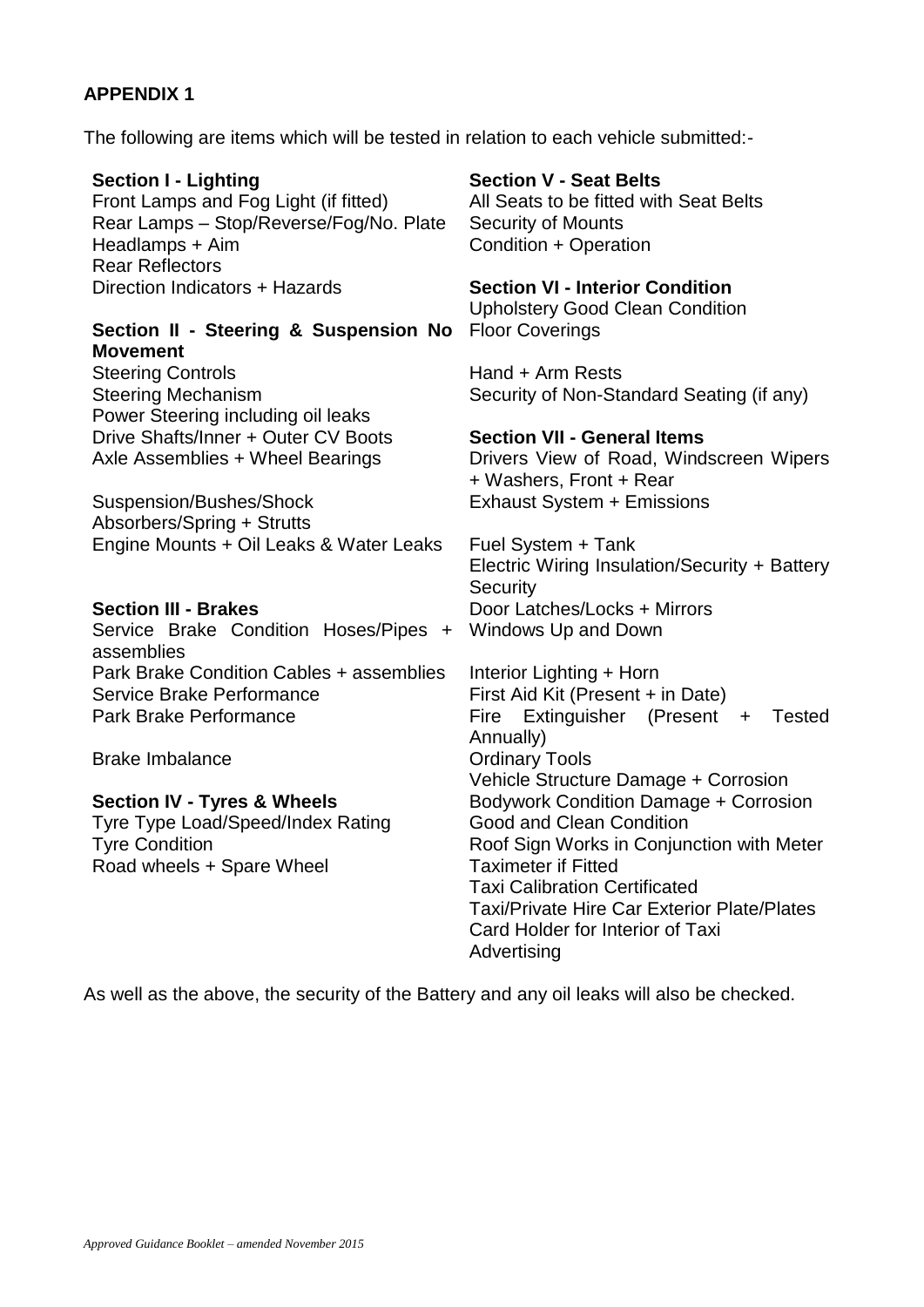**APPENDIX 2**

**Aberdeenshire Council Taxi Testing Supplement to the VOSA M.O.T. testers manual**

## **NOTE**

The following pages should be used as a supplement to the VOSA M.O.T. Testers Manual.

Technical specifications will be the same as the M.O.T. class 4 testing unless otherwise stipulated in this supplement.

It is intended that this supplement will clarify existing standards covering all aspects of Taxi Test where reasonably practicable.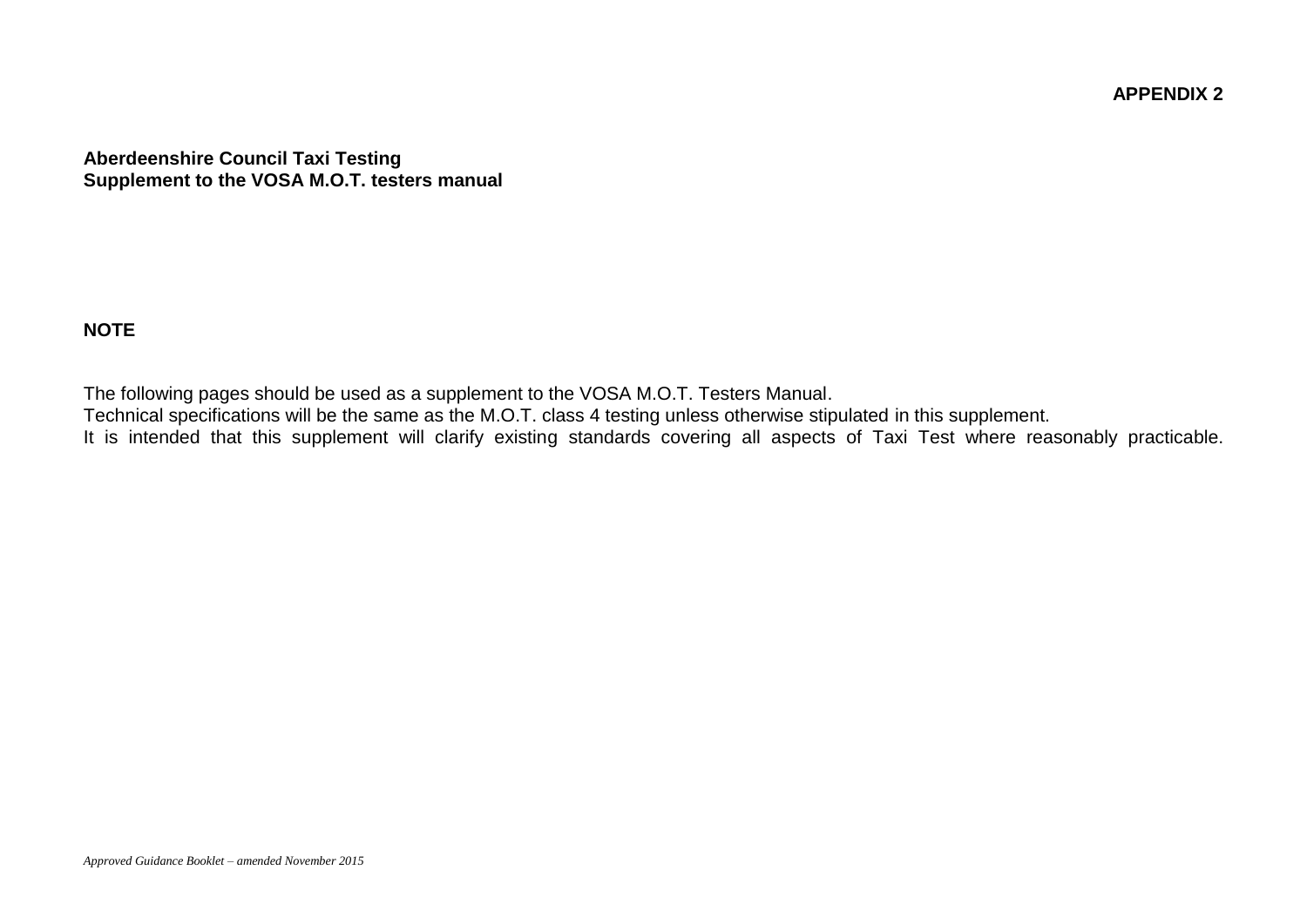#### **TAXI TESTING MANUAL**

#### **2.1 OIL LEAKS**

| <b>Information</b>                                              | <b>Method of Inspection</b>                                                                                                                                                                                                                                                                                    | <b>Reason for Rejection</b>                                                                                                                                                                                                                                                                                                                                                                                                                                                 |
|-----------------------------------------------------------------|----------------------------------------------------------------------------------------------------------------------------------------------------------------------------------------------------------------------------------------------------------------------------------------------------------------|-----------------------------------------------------------------------------------------------------------------------------------------------------------------------------------------------------------------------------------------------------------------------------------------------------------------------------------------------------------------------------------------------------------------------------------------------------------------------------|
| Engine and transmission should be clean<br>and free from leaks. | Check the engine and transmission for leakage of<br>any type of oil.<br>Check without operating any equipment other than<br>the engine which may be run at tick-over speed.<br>Temporary means of preventing leaked oil reaching<br>the ground are not acceptable.<br>Check temporary repairs for oil leakage. | Any oil leak which deposits oil on the ground during the<br>a)<br>test which forms a pool greater than 10mm diameter in a<br>five minute period or a number of leaks which collectively<br>would deposit oil at the same rate.<br>A temporary means of preventing leaked oil reaching the<br>b)<br>ground.<br>Any leak which when the vehicle is in motion could<br>C)<br>compromise the Health and Safety of its passengers.<br>Oil leakage from a temporary repair.<br>d) |

#### **2.2 COOLING SYSTEM**

| <b>Information</b>                                                   | <b>Method of Inspection</b>                                                                                                                                               | <b>Reason for Rejection</b>                                                                                                                                                                                                                   |
|----------------------------------------------------------------------|---------------------------------------------------------------------------------------------------------------------------------------------------------------------------|-----------------------------------------------------------------------------------------------------------------------------------------------------------------------------------------------------------------------------------------------|
| Cooling system should be in good<br>condition and fully operational. | Examine the condition of the whole cooling system<br>including the radiator, coolant pump, drive belts including<br>pulleys for security, deterioration and completeness. | cooling system component which is insecure,<br>a)<br>$\mathsf{A}$<br>deteriorated, missing or inoperative.<br>Coolant leak which deposits any coolant on the ground<br>b)<br>during the test forming a pool of more than 10mm in<br>diameter. |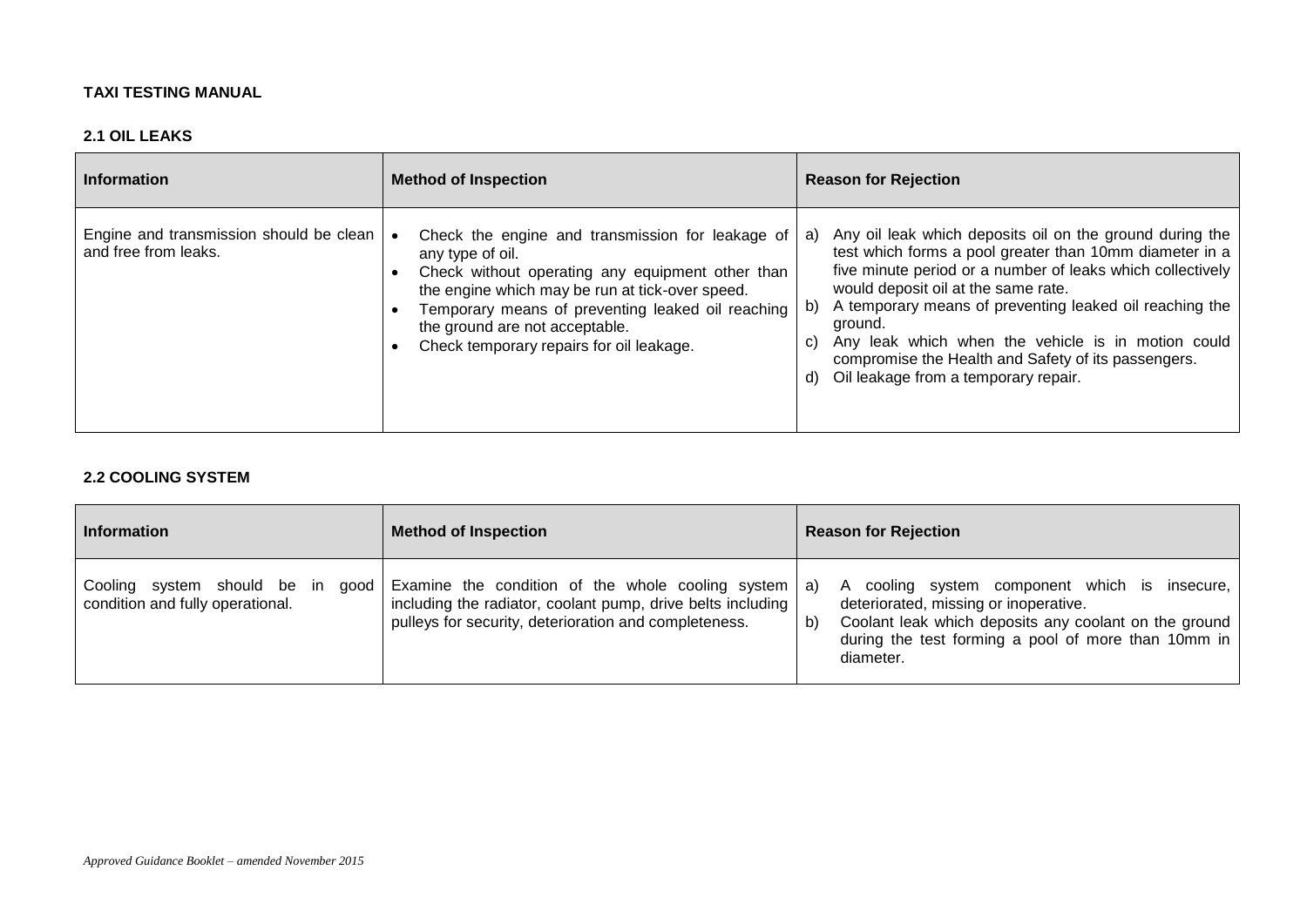#### **2.3 BODYWORK**

| <b>Information</b>                                                                                    | <b>Method of Inspection</b>                                                                                           | <b>Reason for Rejection</b>                                                                                                                                                                                                                                                                                                                                                                                                                                                                                         |
|-------------------------------------------------------------------------------------------------------|-----------------------------------------------------------------------------------------------------------------------|---------------------------------------------------------------------------------------------------------------------------------------------------------------------------------------------------------------------------------------------------------------------------------------------------------------------------------------------------------------------------------------------------------------------------------------------------------------------------------------------------------------------|
| Bodywork should be clean and free from<br>dents and scratches.<br>All panels & trim should be secure. | Examine bodywork for scratches, dents, irregularities<br>or inadequate repairs.<br>Check for insecure panels or trim. | Scratches, dents or other irregularities.<br>a)<br>Inadequate repair which is not properly painted and<br>b)<br>finished.<br>Insecure panels or trim.<br>C)<br><b>IMMEDIATE FAILURE</b><br>Refusal at time of test to issue certificate of compliance.<br>Any bodywork with sharp or protruding edges likely to<br>a)<br>cause injury to a pedestrian or other road users.<br>Significant bodywork damage.<br>b)<br>Any body panel not matching the vehicle's original colour<br>C)<br>e.g. blue door on a red car. |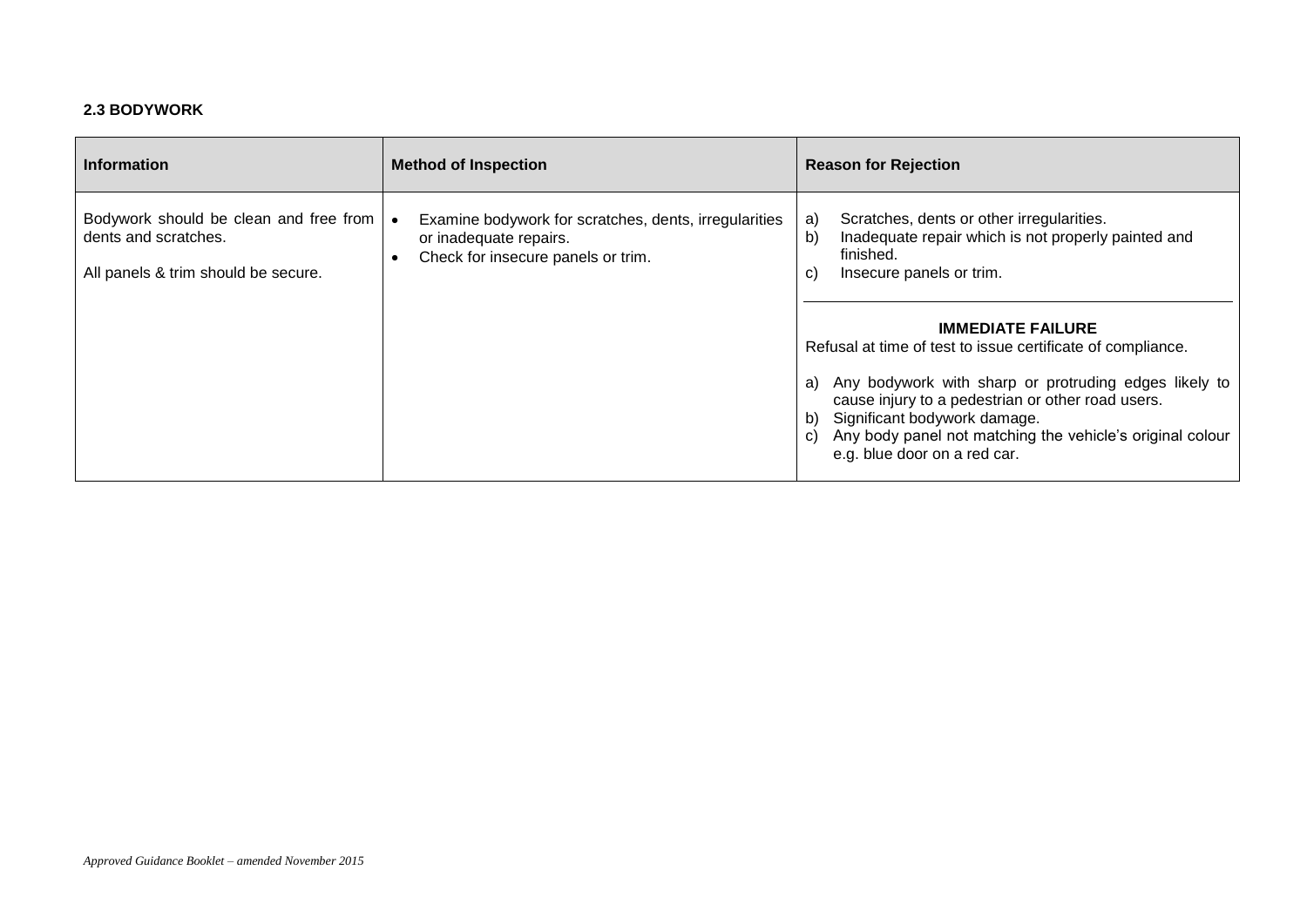#### **2.4 INTERIORS**

| <b>Information</b>                                                                                                                                                                | <b>Method of Inspection</b>                                                                                                                                                                          | <b>Reason for Rejection</b>                                                                                                                                                                                                                                                                            |
|-----------------------------------------------------------------------------------------------------------------------------------------------------------------------------------|------------------------------------------------------------------------------------------------------------------------------------------------------------------------------------------------------|--------------------------------------------------------------------------------------------------------------------------------------------------------------------------------------------------------------------------------------------------------------------------------------------------------|
| The vehicle should be submitted for the<br>Taxi Inspection clean and free from<br>damage and in a condition which would<br>be acceptable to be hired by members<br>of the public. | <b>SEATS</b><br>Check the condition, security cleanliness of seats.                                                                                                                                  | a) A seat which is insecure, damaged or weakened so that<br>the damaged seat structure or covering could endanger<br>passengers or damage their clothes.<br>b) Seats with covering(s) in such a condition that they are<br>likely to soil passengers clothing.<br>Headrests insecure or missing.<br>C) |
|                                                                                                                                                                                   | <b>INTERIOR LIGHTS</b><br>Check the interior lights provide adequate illumination of<br>the interior of the vehicle.                                                                                 | Inadequate illumination of saloon interior.                                                                                                                                                                                                                                                            |
|                                                                                                                                                                                   | <b>INTERIOR SURFACE</b><br>Check interior surfaces including roof linings, side panel<br>covering and carpets for cleanliness, condition and<br>security.                                            | Insecure or damaged so that they are likely to injure<br>a)<br>passengers.<br>Contaminated so that they are likely to soil passenger's<br>b)<br>clothing.                                                                                                                                              |
|                                                                                                                                                                                   | <b>OPENING WINDOWS</b><br>Check all opening windows can be opened from the<br>relevant controls.                                                                                                     | A driver's or any passengers window cannot be<br>opened from the relevant controls.                                                                                                                                                                                                                    |
|                                                                                                                                                                                   | <b>HEATING AND DEMISTING</b><br>Examine presence, condition and operation of heating<br>and demisting equipment. A system with variable speed<br>control must be operable in all speeds as designed. | Missing, inoperative or ineffective demisting, heating or<br>cooling equipment.                                                                                                                                                                                                                        |
|                                                                                                                                                                                   | <b>TARIFF CARD</b><br>Tariff card should be carried in vehicle and accessible to<br>passengers.                                                                                                      | Not in vehicle and accessible to passengers.                                                                                                                                                                                                                                                           |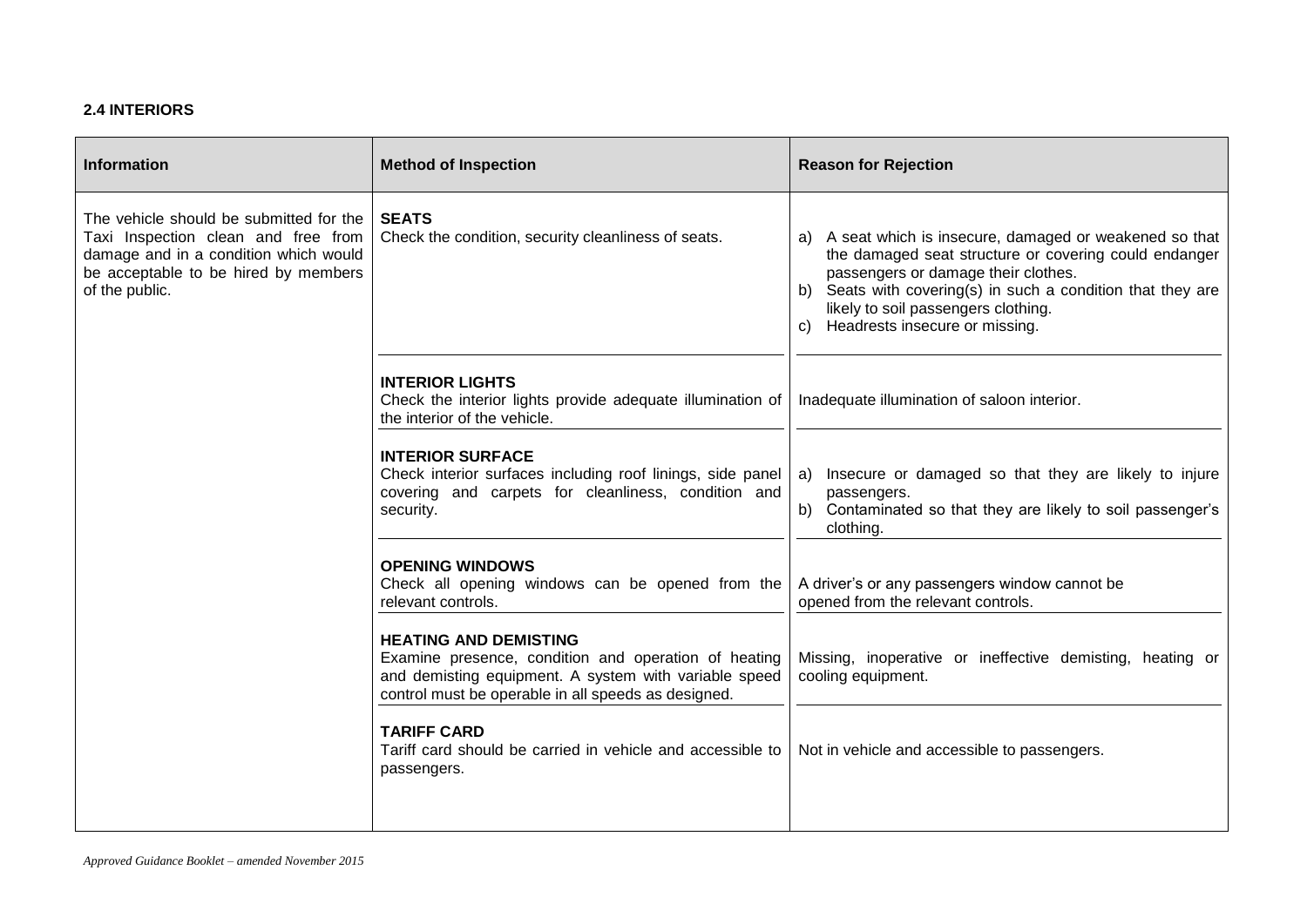| <b>DASHBOARD OPERATIONS</b><br>Check for dashboard operations.                                                                                                                                                                                                                                                                                                                                                                                                                                                                                         | Speedometer not working correctly on road test.<br>a)<br>b) Odometer not working on road test.<br>c) Lights, gauges or lighting components missing.<br>d) Worn, damaged, incorrectly fitted or missing trim or<br>accessories.<br>Inoperative or damaged passenger controls including<br>e)<br>sharp edges<br>Insecure accessories or fittings Lose, dangerous or<br>f)<br>untidy wiring                                                                                                             |
|--------------------------------------------------------------------------------------------------------------------------------------------------------------------------------------------------------------------------------------------------------------------------------------------------------------------------------------------------------------------------------------------------------------------------------------------------------------------------------------------------------------------------------------------------------|------------------------------------------------------------------------------------------------------------------------------------------------------------------------------------------------------------------------------------------------------------------------------------------------------------------------------------------------------------------------------------------------------------------------------------------------------------------------------------------------------|
| <b>FIRE EXTINGUISHER</b><br>Check that the fire extinguisher is of the correct type.<br>They must contain foam or powder and be marked BS<br>5423 or EN 3.<br>A fire extinguisher should be fitted securely in a<br>position easily accessible by the driver. If the<br>extinguisher is hidden from view the position must be<br>clearly marked in view of the driver and passengers.<br>Check Green indication Band and or Date of Expiry<br>on Fire extinguisher.                                                                                    | Missing, inaccessible, discharged, incorrect type, in an<br>a)<br>obviously poor condition.<br>No notice of position is present.<br>b)<br>A Halon filled extinguisher.<br>C)<br>Insecure.<br>d)<br>Expiry date passed.<br>e)<br>Green Band indicator showing red.<br>$f$ )                                                                                                                                                                                                                           |
| <b>FIRST AID KIT</b><br>First aid kits should contain the minimum as<br>recommended by HSE for a 1-person kit. Check that<br>the first aid kit is not contaminated or the contents<br>obviously deteriorated and that the receptacle which<br>contains the first aid kit is prominently marked. If the<br>receptacle is in a sealed compartment or closed glove<br>box the compartment or glove box should be clearly<br>marked to indicate the position of the first aid kit.<br>The Taxi or Private hire number to be displayed on<br>First Aid Kit. | Missing, inaccessible or in poor or contaminated<br>a)<br>condition.<br>Receptacle not marked.<br>b)<br>No notice of position is present.<br>$\mathsf{c})$<br>A kit which does not contain the minimum HSE<br>d)<br>recommended vehicle kit of:<br>6<br>waterproof<br>plasters, 1 x HSE 18 x 18 dressing, 2 triangular<br>bandages, 2 antiseptic wipes, 1 pair of vinyl gloves, 6<br>safety pins, 1 first aid advice leaflet.<br>No Taxi or Private hire number displayed on First Aid<br>e)<br>Kit. |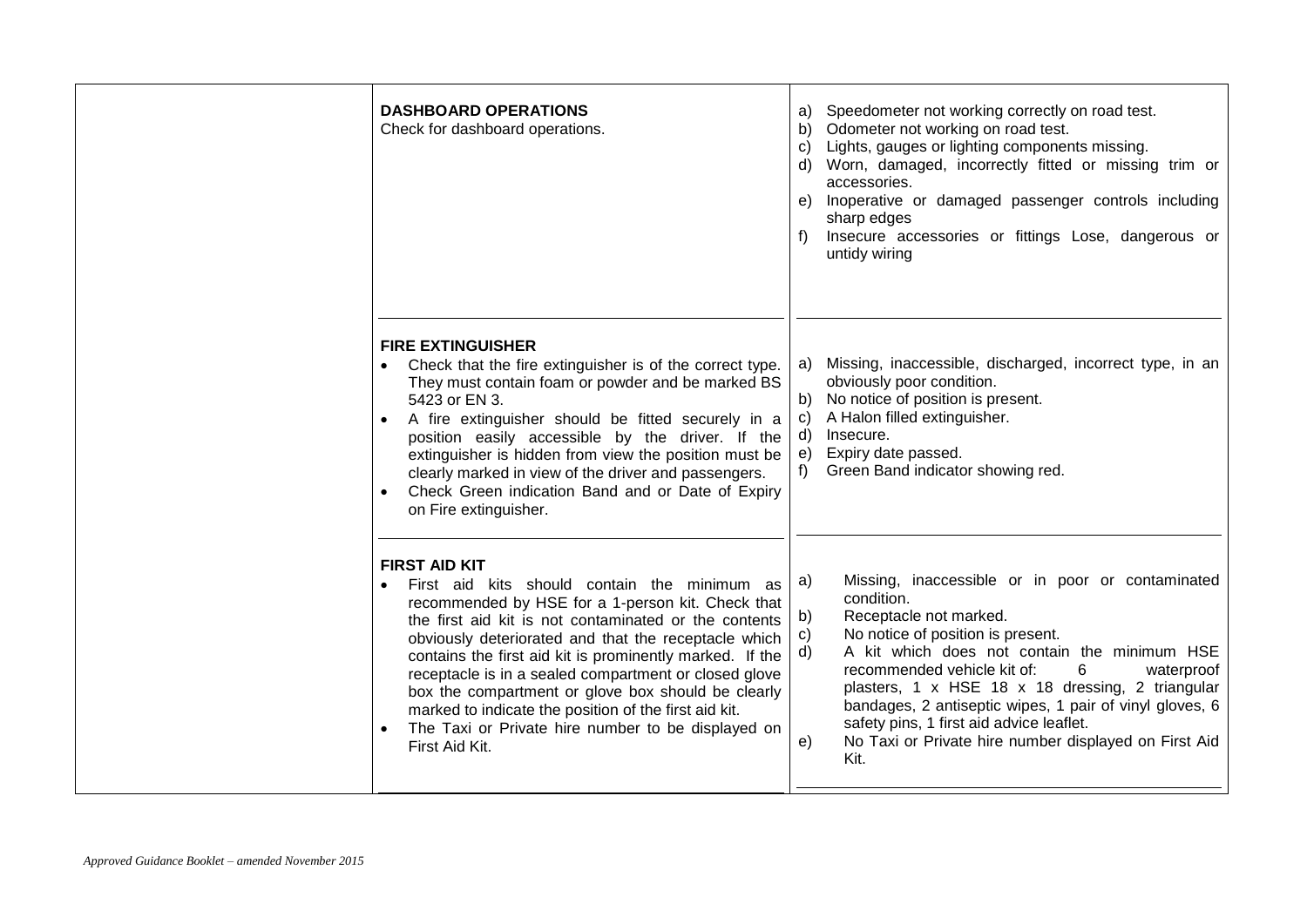#### **2.5 TYRES**

| <b>Information</b>                                                                                                                                                                                                                               | <b>Method of Inspection</b>                                                                                                                                                                                                                                                                                                                                                                                                                                                                                                  | <b>Reason for Rejection</b>                                                                                                                                                                                                                                                                                                                                                                                                                                                                                                             |
|--------------------------------------------------------------------------------------------------------------------------------------------------------------------------------------------------------------------------------------------------|------------------------------------------------------------------------------------------------------------------------------------------------------------------------------------------------------------------------------------------------------------------------------------------------------------------------------------------------------------------------------------------------------------------------------------------------------------------------------------------------------------------------------|-----------------------------------------------------------------------------------------------------------------------------------------------------------------------------------------------------------------------------------------------------------------------------------------------------------------------------------------------------------------------------------------------------------------------------------------------------------------------------------------------------------------------------------------|
| Tyres including spare should have not   •<br>less than 2mm tread depth.<br>2mm will replace 1.6mm in the main MOT<br>Testing Manual where stated.<br>Spare wheel & tyre must be stored<br>securely in the correct location and be<br>compatible. | Check the tread pattern over the complete<br>circumference of the tyre.<br>Check also that the tread depth meets the<br>requirement using, as necessary, a depth gauge<br>accepted for MOT testing.<br>Check that central three-quarters of the breadth of<br>tread has a continuous around the entire outer<br>circumference of the tyre.<br>Check security.<br>Check serviceability to the same standards as fitted<br>tyres.<br>Ensure bi directional fitting.<br>Check size & specification.<br>Check Load Rating Index. | The grooves of the tread pattern are not at least 2mm<br>a)<br>throughout a continuous band comprising.<br>The central three-quarters of the breadth of tread this<br>b)<br>band must be continuous around the entire outer<br>circumference of the tyre.<br>Under inflation.<br>C)<br>d)<br>In-secure.<br>Not serviceable as per fitted tyres.<br>e)<br>Not bi-directional.<br>Different size or specification to fitted tyres except in the<br>g)<br>case of a manufacturer fitted space saver.<br>Incorrect Load Rating Index.<br>h) |

#### **2.6 SUSPENSION AND STEERING**

| <b>Information</b>                                          | <b>Method of Inspection</b>                                                     | <b>Reason for Rejection</b>                                                                         |
|-------------------------------------------------------------|---------------------------------------------------------------------------------|-----------------------------------------------------------------------------------------------------|
| suspension, including any<br>optional<br>components fitted. | This applies to both front and rear Check for excessive movement on components. | minimum movement except for manufacturers<br>No.<br>specification e.g. Volkswagen and Mercedes 3mm. |
| This applies to all types of steering<br>mechanism.         |                                                                                 |                                                                                                     |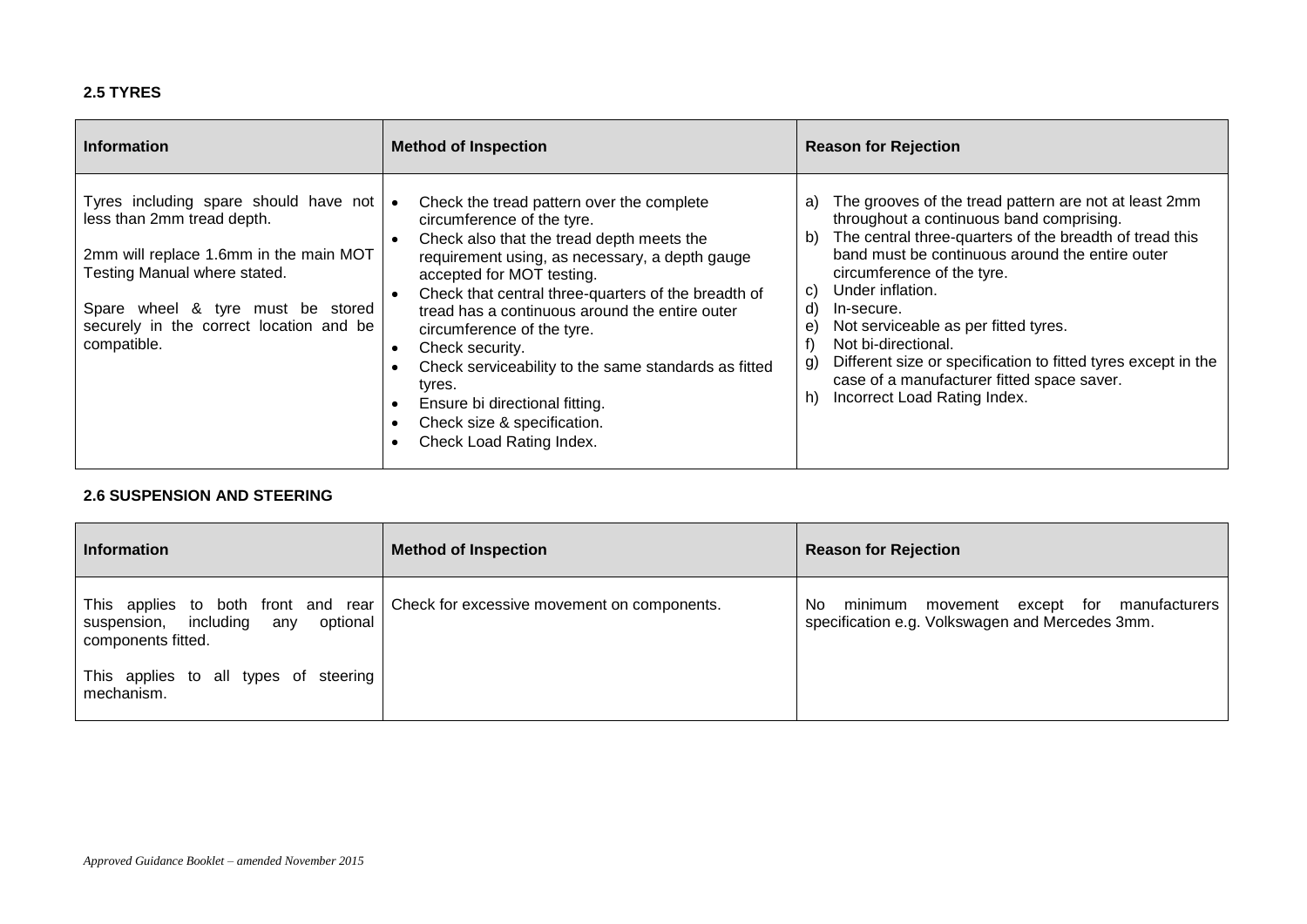#### **2.7 BRAKES CALIPERS AND DISKS**

| <b>Information</b>                          | <b>Method of Inspection</b>                                                                                                               | <b>Reason for Rejection</b>                                                                                                                                                           |
|---------------------------------------------|-------------------------------------------------------------------------------------------------------------------------------------------|---------------------------------------------------------------------------------------------------------------------------------------------------------------------------------------|
| This applies to both front and rear brakes. | Check thickness of pads (front 2mm).<br>Check all disks for cracks or deterioration, deep<br>corrosion or damage and incomplete assembly. | Insufficient available pad (thickness).<br>a<br>Any cracks or distortion or deterioration of the disk.<br>$\mathsf{b}$<br>Deep corrosion or damage.<br>C)<br>Incomplete assembly<br>ď |

#### **2.8 LIGHTS AND WIPERS**

| <b>Information</b>                                                                                       | <b>Method of Inspection</b>                                                                           | <b>Reason for Rejection</b>                                                                                                                                                                                                                                                                                                                                 |
|----------------------------------------------------------------------------------------------------------|-------------------------------------------------------------------------------------------------------|-------------------------------------------------------------------------------------------------------------------------------------------------------------------------------------------------------------------------------------------------------------------------------------------------------------------------------------------------------------|
| <b>REVERSE LAMPS</b><br>Reverse should<br>be<br>fitted<br>as<br>per   •<br>manufacturers' specification. | Check that a reverse lamp is working<br>That lamps are illuminated when vehicle is in reverse<br>gear | A reverse lamp:<br>Is missing, does not emit a steady white light or emit a<br>a)<br>light other than white whilst in reverse gear.<br>Incomplete, not in good working order or not visible<br>b)<br>from a reasonable distance.<br>Is insecure, obscured or not facing to the rear.<br>C)<br>Adversely affected by the operation of any other lamps.<br>d) |
| <b>ALL LAMPS</b>                                                                                         | All fitted lamps must work correctly.                                                                 | A fitted lamp not working correctly.                                                                                                                                                                                                                                                                                                                        |
| <b>ALL WIPERS &amp; WASHERS</b>                                                                          | Check correct operation.                                                                              | Failure to operate.<br>a)<br>If wiper blades are not clearing screen properly.<br>b)<br>Jets blocked or insufficient fluid<br>C)                                                                                                                                                                                                                            |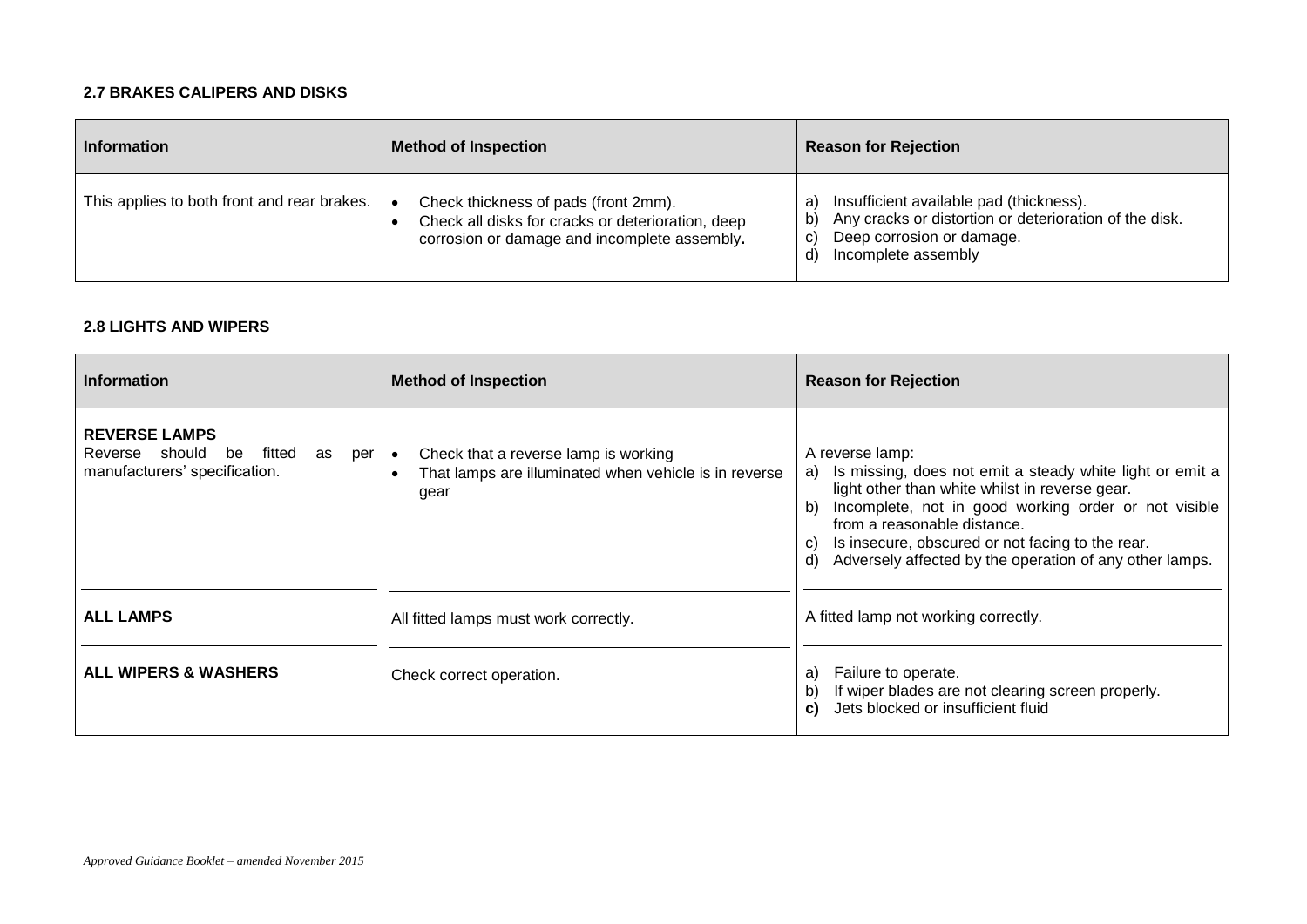#### **2.9 TAXI METER**

| Information                                                  | <b>Method of Inspection</b>                                                                                                                                                                                                                                                                                                                                                                                                                                        | <b>Reason for Rejection</b>                                                                                                                                                                                                                                                                                                                                                                                                   |
|--------------------------------------------------------------|--------------------------------------------------------------------------------------------------------------------------------------------------------------------------------------------------------------------------------------------------------------------------------------------------------------------------------------------------------------------------------------------------------------------------------------------------------------------|-------------------------------------------------------------------------------------------------------------------------------------------------------------------------------------------------------------------------------------------------------------------------------------------------------------------------------------------------------------------------------------------------------------------------------|
| The taxi meter will be checked for security<br>and accuracy. | Check that a taxi meter is fitted, fitted correctly and is<br>complete.<br>Check for condition and position, the meter must be<br>in a position where easily readable by the<br>passengers.<br>Check for accuracy with respect to distance and time.<br>Check taxi meter seals for presence and condition<br>and that they are of the correct type.<br>Check that the begging light works at the correct time<br>in sequence with the operation of the taxi meter. | Taxi meter is in anyway defective.<br>a)<br>Fitted in a position not approved by the Licensing<br>b)<br>Authority.<br>Found to be inaccurate after testing with respect to<br>C)<br>distance and time.<br>Seal missing or having been tampered with.<br>d)<br>Obscuring the forward vision of the driver.<br>e.<br>Any manual method of operating the begging lamp.<br>Is in a dangerous position.<br>Meter is insecure<br>h) |

#### **3.0 TAXI PLATE**

| <b>Information</b>                        | <b>Method of Inspection</b>                                                                                                                          | <b>Reason for Rejection</b>                                                                                                                                                                                                                                  |
|-------------------------------------------|------------------------------------------------------------------------------------------------------------------------------------------------------|--------------------------------------------------------------------------------------------------------------------------------------------------------------------------------------------------------------------------------------------------------------|
| The taxi plate must be in good condition. | Check that there is a taxi plate fitted to an external<br>surface on the middle to offside rear of the vehicle.<br>Check for security and condition. | Missing or incorrect.<br>a)<br>So insecure that it is likely to fall off.<br>b)<br>Letter or figure missing or incomplete.<br>C)<br>Faded, dirty, deteriorated or obscured.<br>d)<br>Not affixed to an external surface on the rear of the<br>e)<br>vehicle. |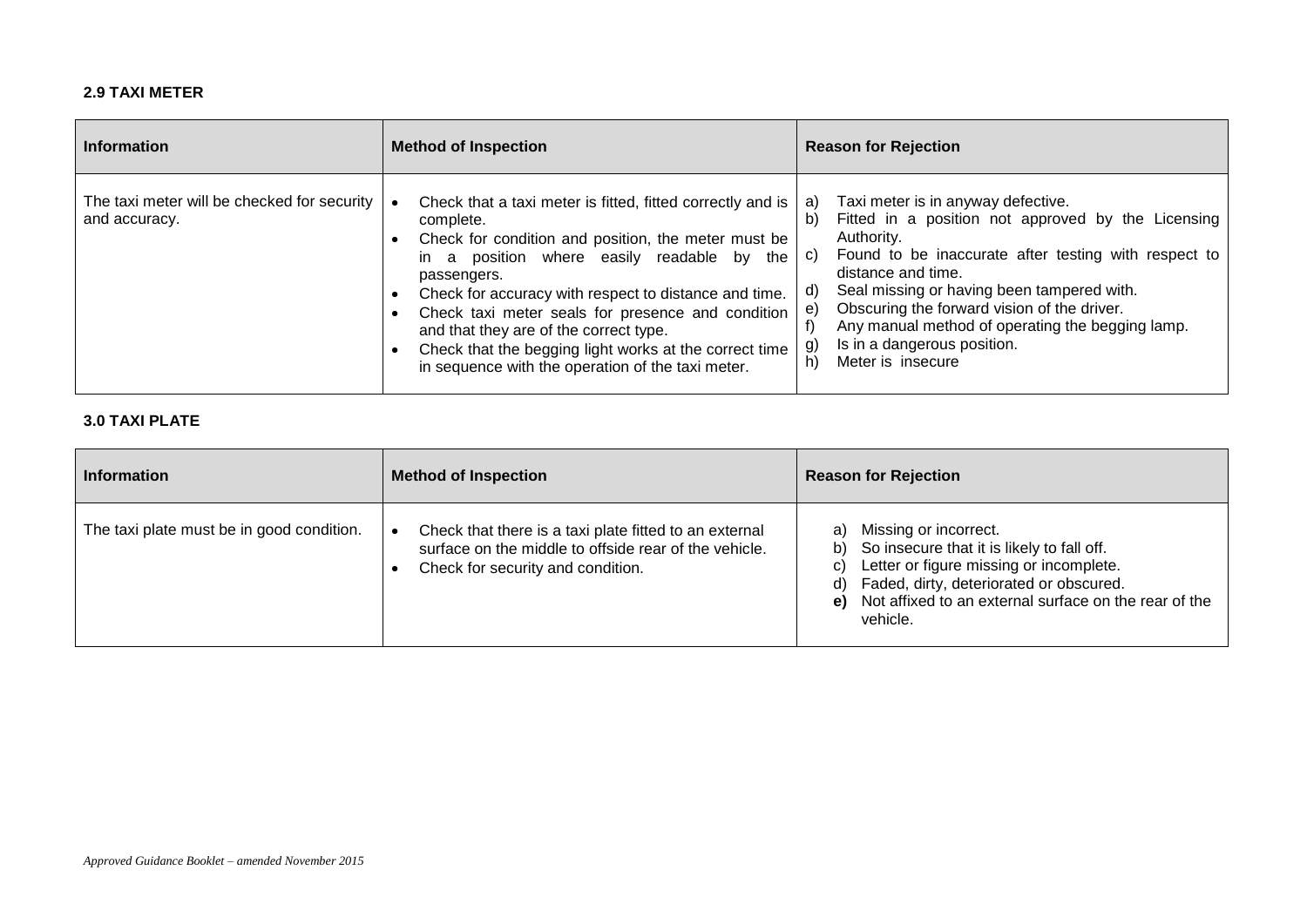#### **3.1 MIRRORS**

| <b>Information</b> | <b>Method of Inspection</b>                                                                                                                                                     | <b>Reason for Rejection</b>                                                                                                                                                                                                                                                                                                                      |
|--------------------|---------------------------------------------------------------------------------------------------------------------------------------------------------------------------------|--------------------------------------------------------------------------------------------------------------------------------------------------------------------------------------------------------------------------------------------------------------------------------------------------------------------------------------------------|
| <b>MIRRORS</b>     | Check the presence, security, condition of:<br>An exterior mirror fitted to the offside.<br>a)<br>An exterior mirror fitted to the nearside.<br>b)<br>An interior mirror.<br>C) | A taxi/private hire car which does not have at least:<br>One main exterior rear view mirror on offside.<br>a)<br>One main exterior rear view mirror on nearside.<br>b)<br>An interior mirror.<br>C)<br>A taxi/private hire car which has:<br>Deteriorated or cracked mirror lens that distorts<br>a)<br>vision.<br>An insecure mirror or holder. |

#### **3.2 PERFORMANCE**

| <b>Information</b>                            | <b>Method of Inspection</b>                                      | <b>Reason for Rejection</b>                                                                                                                                                                                                                             |
|-----------------------------------------------|------------------------------------------------------------------|---------------------------------------------------------------------------------------------------------------------------------------------------------------------------------------------------------------------------------------------------------|
| <b>ROAD TEST</b>                              | Carry out a road test and check performance and noise<br>levels. | Where a vehicle has been road tested but the tester<br>a)<br>knows more efficient operation is normally obtained<br>for the type of vehicle.<br>Noise levels in excess of what the tester knows are<br>b)<br>normally obtained for the type of vehicle. |
| GEAR BOX, DRIVE SHAFTS AND<br><b>BEARINGS</b> | Check noise levels.                                              | Abnormal noises from the engine, transmission, drive<br>shafts or bearings                                                                                                                                                                              |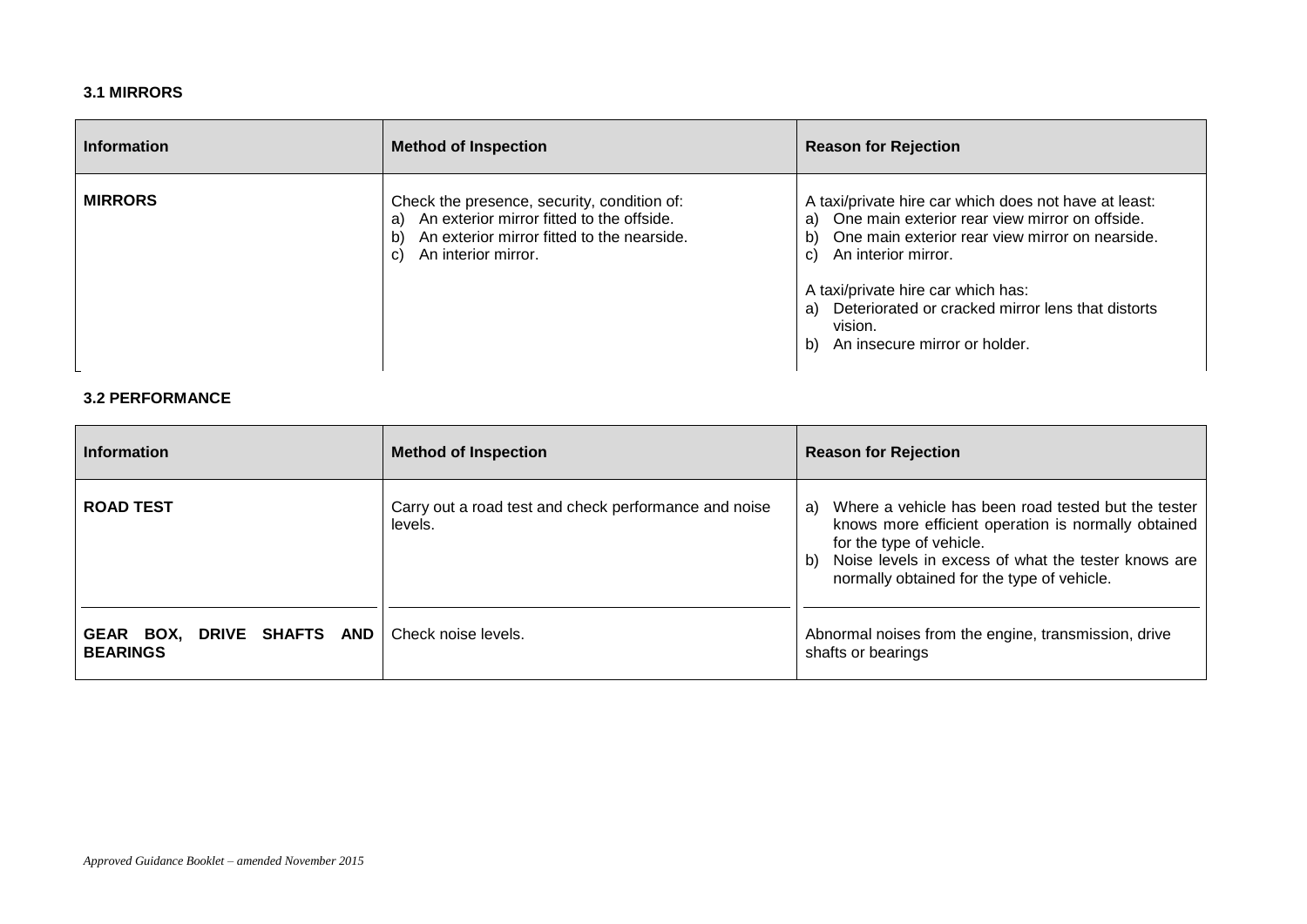#### **3.3 ROOF SIGNS**

| Information                                                                    | <b>Method of Inspection</b>                                                                                                                                                                                            | <b>Reason for Rejection</b>                                                                                                    |
|--------------------------------------------------------------------------------|------------------------------------------------------------------------------------------------------------------------------------------------------------------------------------------------------------------------|--------------------------------------------------------------------------------------------------------------------------------|
| Roof sign shall be of size and type as<br>approved by the Licensing Authority. | Check that the sign is:<br>The correct size.<br>$\bullet$<br>In the correct position.<br>Signage is in accordance with the Licensing<br>specification.<br>Installed tidily e.g. no loose wires or protruding<br>screws | Incorrect size.<br>a<br>Incorrect position.<br>Signage contravenes Licensing specification.<br>C)<br>Untidy installation<br>d) |

*Should any dispute arise in connection with the test, an appeal may be lodged with the Supervisor who will be on site to resolve any issues.*